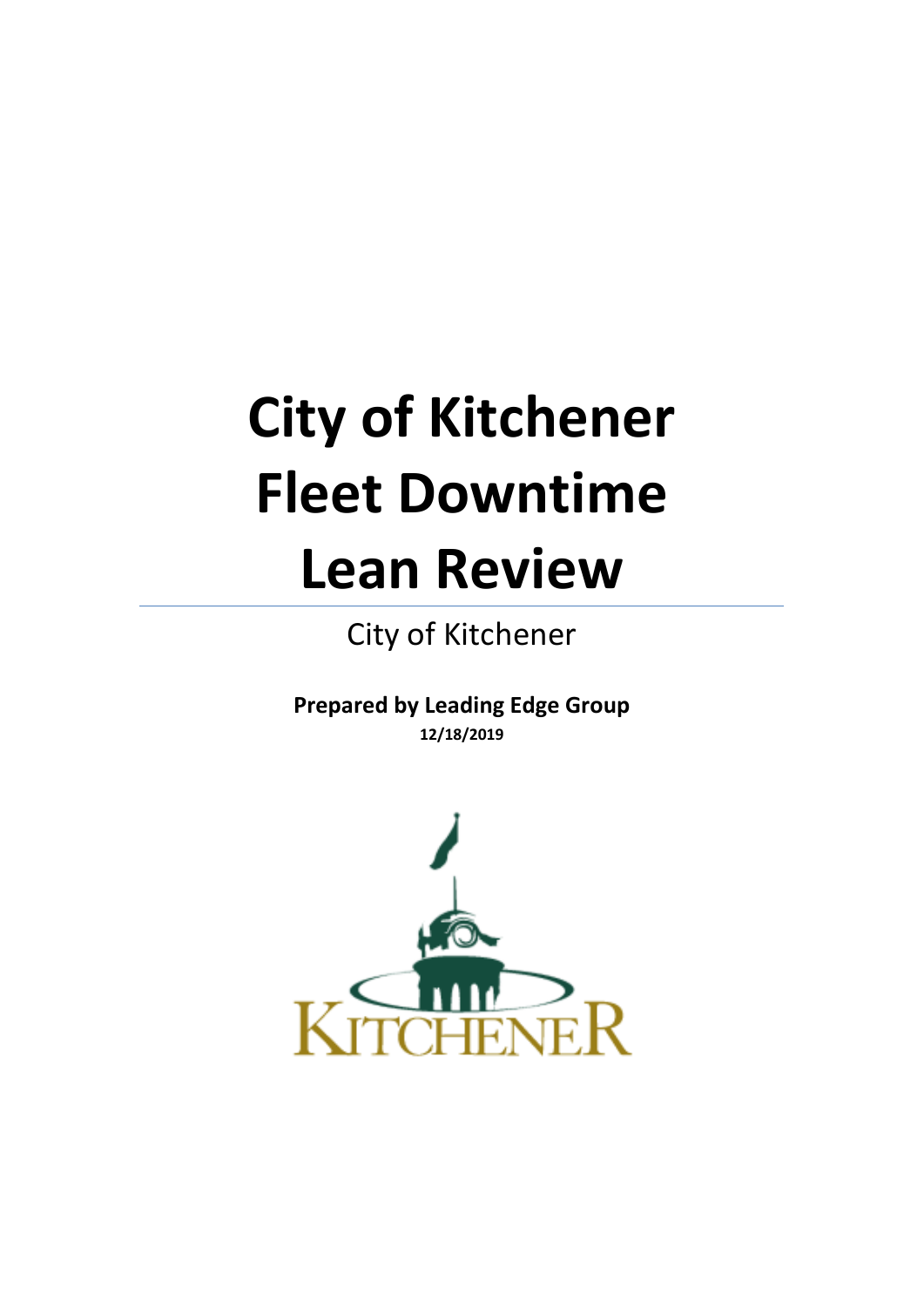



# <span id="page-1-0"></span>**Table of Contents**

| 2. |                                                        |  |
|----|--------------------------------------------------------|--|
|    |                                                        |  |
| 4. | Introducing Lean and Process Improvement Methodology 5 |  |
| 5. |                                                        |  |
| 6. |                                                        |  |
| 7. |                                                        |  |
|    |                                                        |  |
| 9. |                                                        |  |
|    |                                                        |  |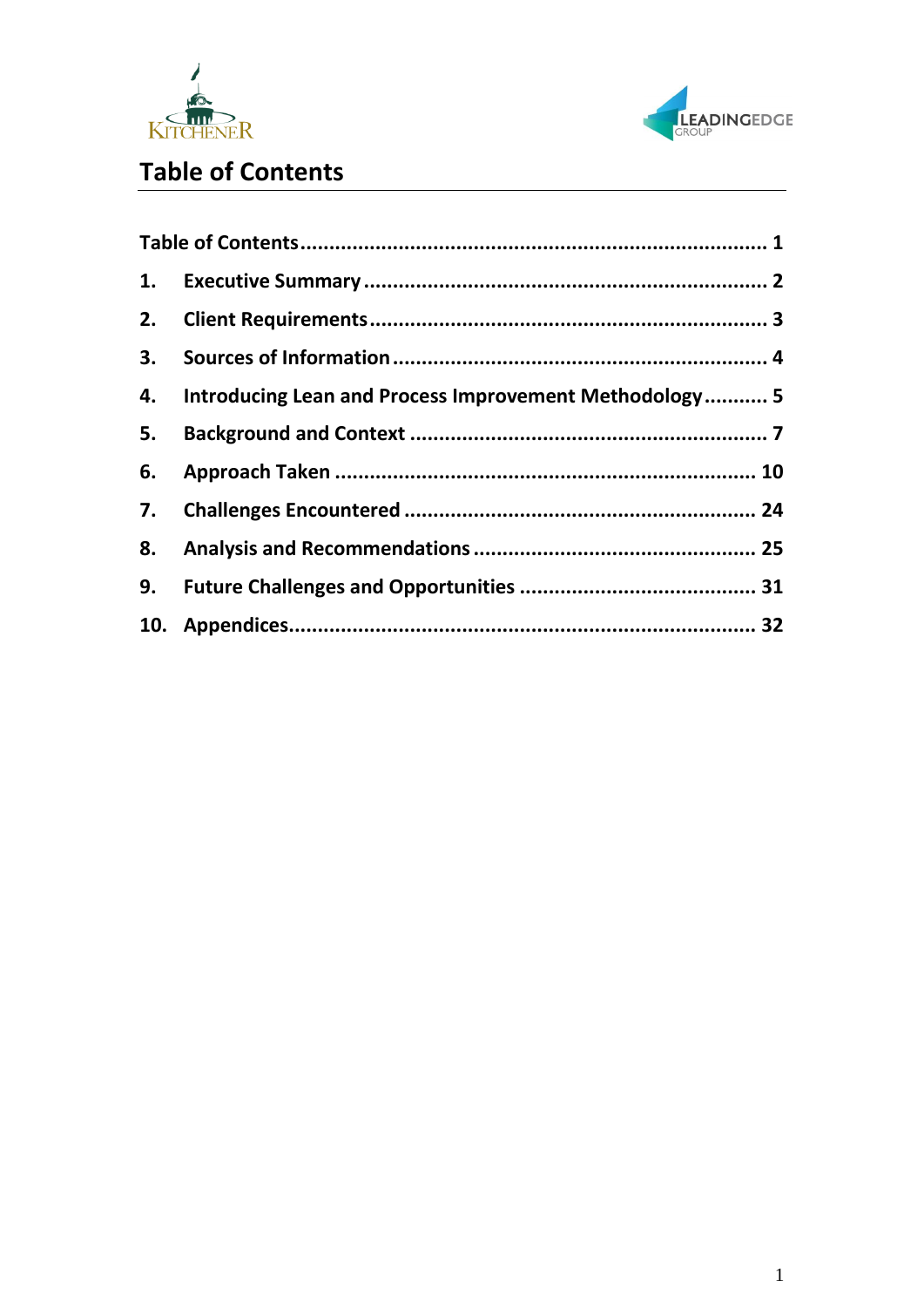



# <span id="page-2-0"></span>**1. Executive Summary**

Leading Edge Group (LEG) was engaged by the City of Kitchener ("the City") to conduct a Lean service delivery review of the Fleet vehicle and equipment repair and maintenance processes. The review focused on examining how key processes are currently operating with a view to ensuring that processes can be efficient and effective as well as enhance internal and external customer satisfaction.

Methods of analysis included interviews with individuals and teams, walk throughs of work areas, analysis of existing Fleet Downtime data and the Lean process improvement technique of value stream mapping (VSM).

Findings included a lack of proper accountability for scheduling preventative maintenance and limited systematic visibility to the parts acquisition cycle, have led to these areas becoming key drivers of downtime. There are also significant gaps in communication between the various stakeholders including Fleet Mechanical, User Groups and Parts Supply.

The system for delivering and managing fleet maintenance and repairs is largely paper-based and supported by IT systems that do not have the functionality required to ensure comprehensive fleet management.

Recommendations include reducing the delays through maintaining an up-to-date list of appropriate contact individuals for each vehicle, automating notifications of status change during the vehicle repair/maintenance cycle and delivering training to enhance user accountability for proactively scheduling maintenance.

Technology needs to be leveraged to provide parts and components information to Fleet technicians, supervisors and stockroom attendants in an efficient and userfriendly manner. This would replace the fragmented way in which data is currently captured in Excel, Flint (fleet management system) and SAP.

Service level agreements between the fleet mechanical division and fleet users need to be recommunicated, as information shared is being inconsistently relayed to user group supervisors and their frontline staff.

A formal mechanism for monitoring the performance of external vendors needs to be implemented including corrective action when there are deficiencies in either quality or delivery.

Processes undertaken by the fleet mechanical and parts supply teams with respect to identifying and sourcing the appropriate parts or accessories rely heavily on user experience and institutional knowledge. There needs to be adequate documentation to support the volume and variety of parts being managed. An improved system will enable the fleet mechanical and parts divisions to continue to deliver valuable service in a more streamlined and efficient manner with improved customer satisfaction.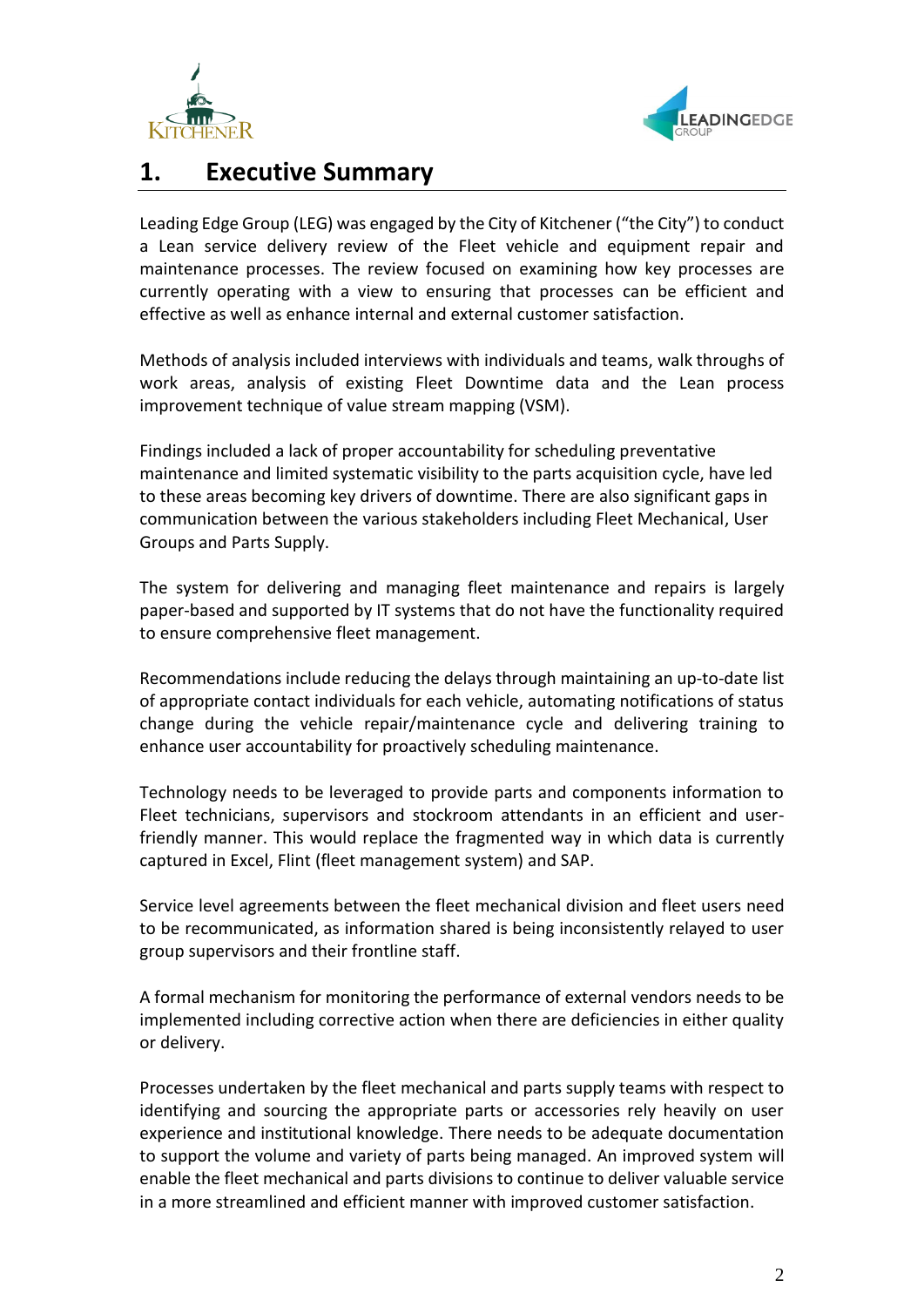



# <span id="page-3-0"></span>**2. Client Requirements**

Fleet management within the scope of this engagement covers a range of services including performing scheduled preventative maintenance, outfitting vehicles for changes in seasonal activities and doing repairs. The acquisition of new vehicles was not within this scope.

A robust fleet management system allows the organization to maintain the fleet efficiently and effectively, thereby reducing costs, minimizing risks and ensuring compliance with regulatory obligations.

The City of Kitchener commissioned Leading Edge Group to undertake a review of the current processes and functions carried out by the fleet management division with a view to identify opportunities for improving and streamlining current processes. The review process examined the key services offered to customers by the fleet management team so as to allow for a more transparent view of the current state.

If a vehicle or piece of equipment is out of service for repair or maintenance, it impacts service delivery for the specific area. Fleet downtime has been a recurring complaint from users. This review has focused on the repairs and maintenance processes that impact the various user groups.

The Lean technique of Value Stream Mapping was deployed to review current processes used between the fleet management team and its internal customers and allows all parties to see the end-to-end processes that are currently used to manage fleet across the City of Kitchener.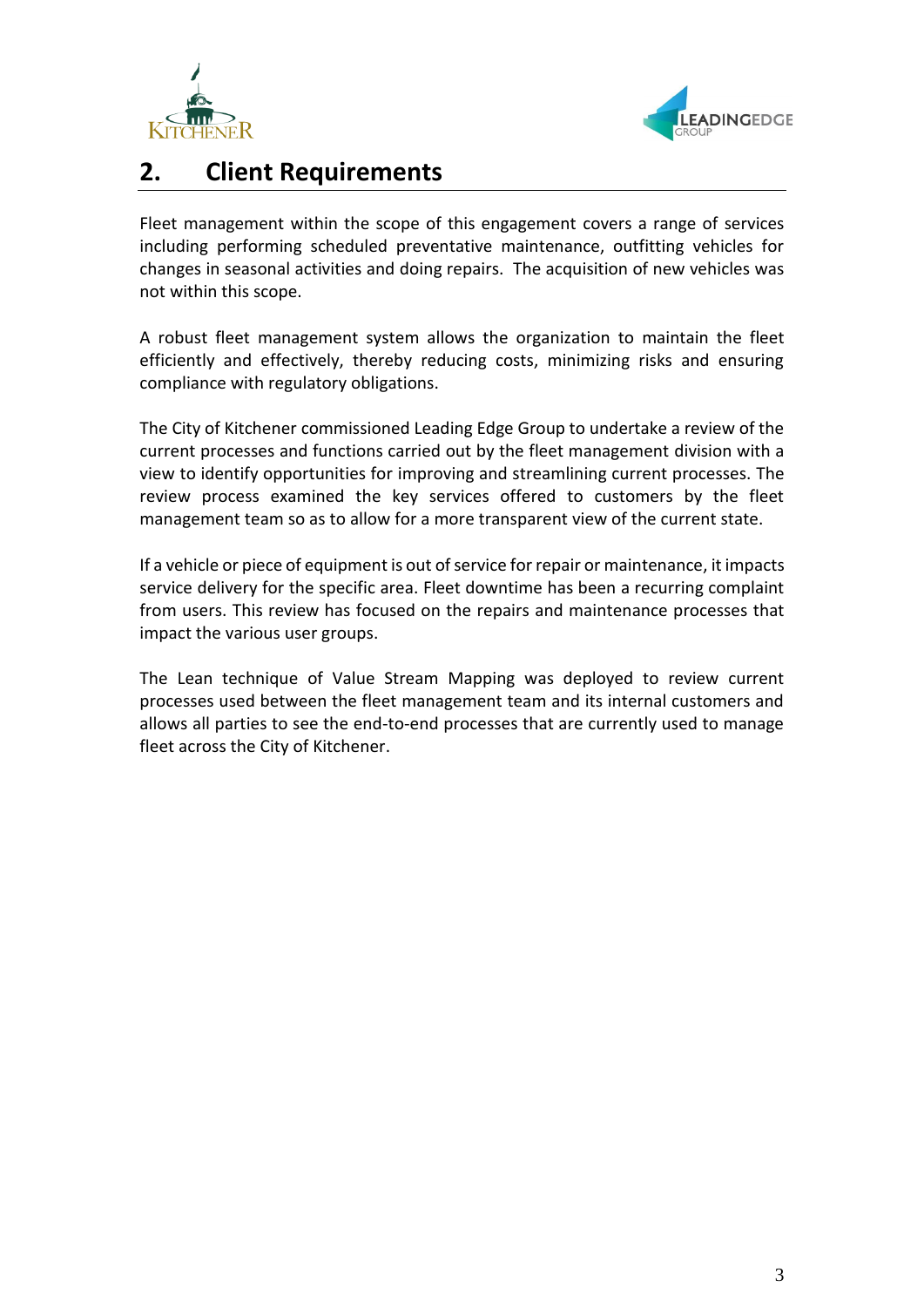



# <span id="page-4-0"></span>**3. Sources of Information**

The process was informed by some of the key staff at the City of Kitchener including the Director of Fleet, Manager of Fleet Mechanical, Manager of Fleet Planning, Director of Procurement, Manager of Service Coordination & Improvement and Supervisor of Materials Management.

In addition to this input, process information was received from managers and supervisors among the following user groups: Infrastructure Services-Fleet, Financial Services-Procurement, Community Services-Sport, Infrastructure Services-Roads & Traffic, Infrastructure Services – Gas and Water Utilities, Infrastructure Services-Parks & Cemeteries, Infrastructure Services – Sanitary & Stormwater Utility, Infrastructure Services – Facilities Management. Frontline staff from the stockroom, fleet mechanical and users of the pieces of equipment and vehicles from the previously mentioned areas were involved in the Lean Value Stream Mapping events.

Data for analysis of the downtime and stock purchase activity was provided by the Fleet Planning and Materials Management (Stores) divisions respectively.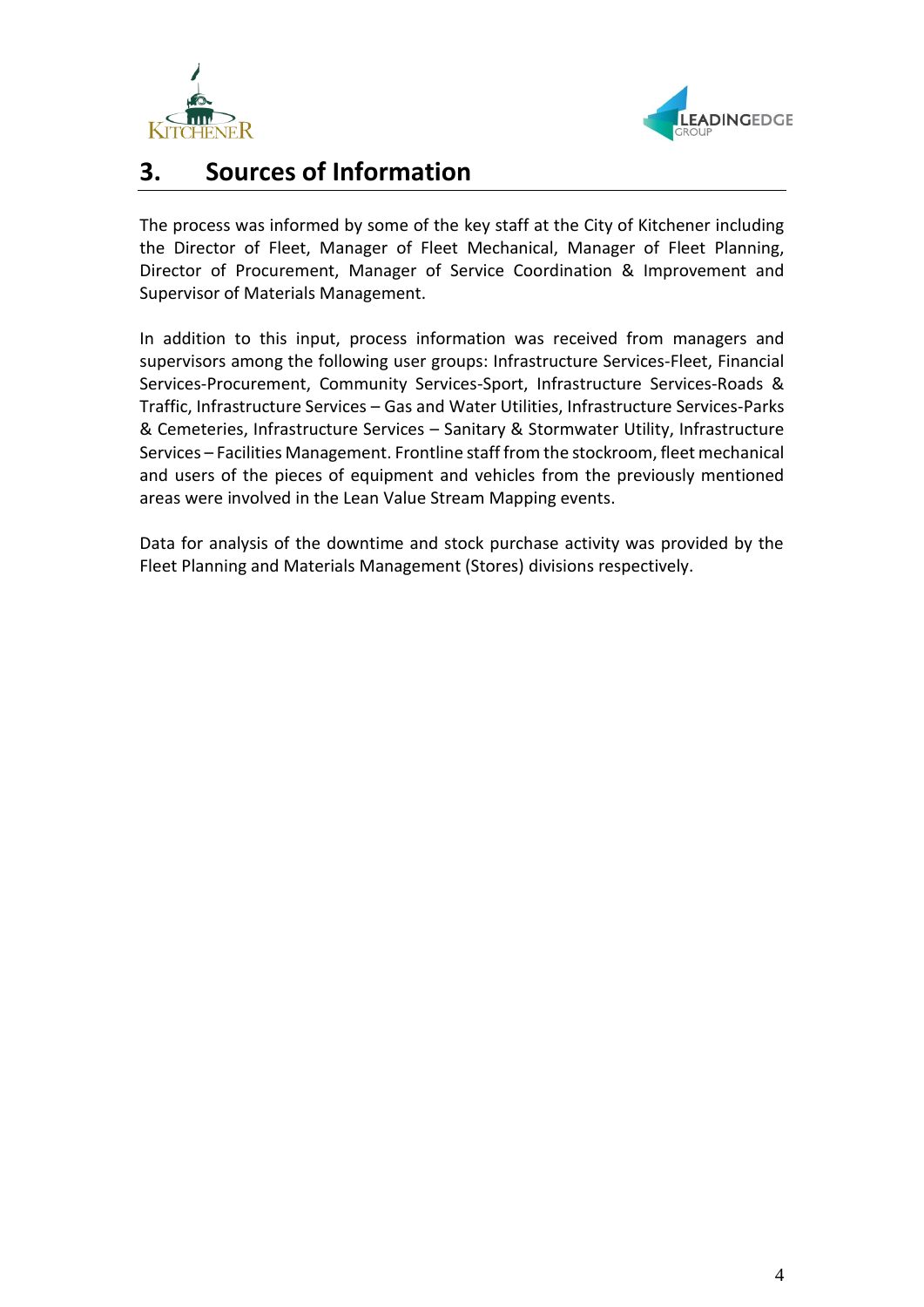



# <span id="page-5-0"></span>**4. Introducing Lean and Process Improvement Methodology**

Lean is a systematic approach to identifying and eliminating wasteful activities in a process through continuous improvement. The key focus of Lean Thinking is identifying the value of any given process by distinguishing value-added steps from non-value-added steps and eliminating waste so that, eventually, every step adds value to that process. This is achieved by enabling the flow of a product or service at the pull of the customer, so that the service can be responsive to the customer's needs.

The term 'Lean' is applied to a process because a Lean process utilizes:

- Less operational space
- Fewer financial resources
- Fewer materials and services
- Less time to deliver a service to its customers

Lean Thinking is not a manufacturing strategy or a cost-reduction program, but a philosophy that can be applied to a variety of organizations. This is because it is focused on processes. All organizations are made up of a series of processes, sets of activities or steps intended to create value for people who are dependent on them, namely customers and colleagues.

Lean Thinking is based around the application of a number of tools and strategies aimed at streamlining all aspects of a process. These tools are intended to reduce unnecessary labour, space, capital, materials, equipment and time involved in the delivery of appropriate services to customers.

Using the principles and tools associated with Lean Thinking to reduce and eliminate waste enables organizations to increase their quality of service and become more competitive. It enables them to:

- Operate more quickly and efficiently at lower costs
- Become more responsive to the needs of customers
- Focus on quality
- Increase service levels

This helps organizations to ensure their employees experience increased job satisfaction and their customers receive the best possible service.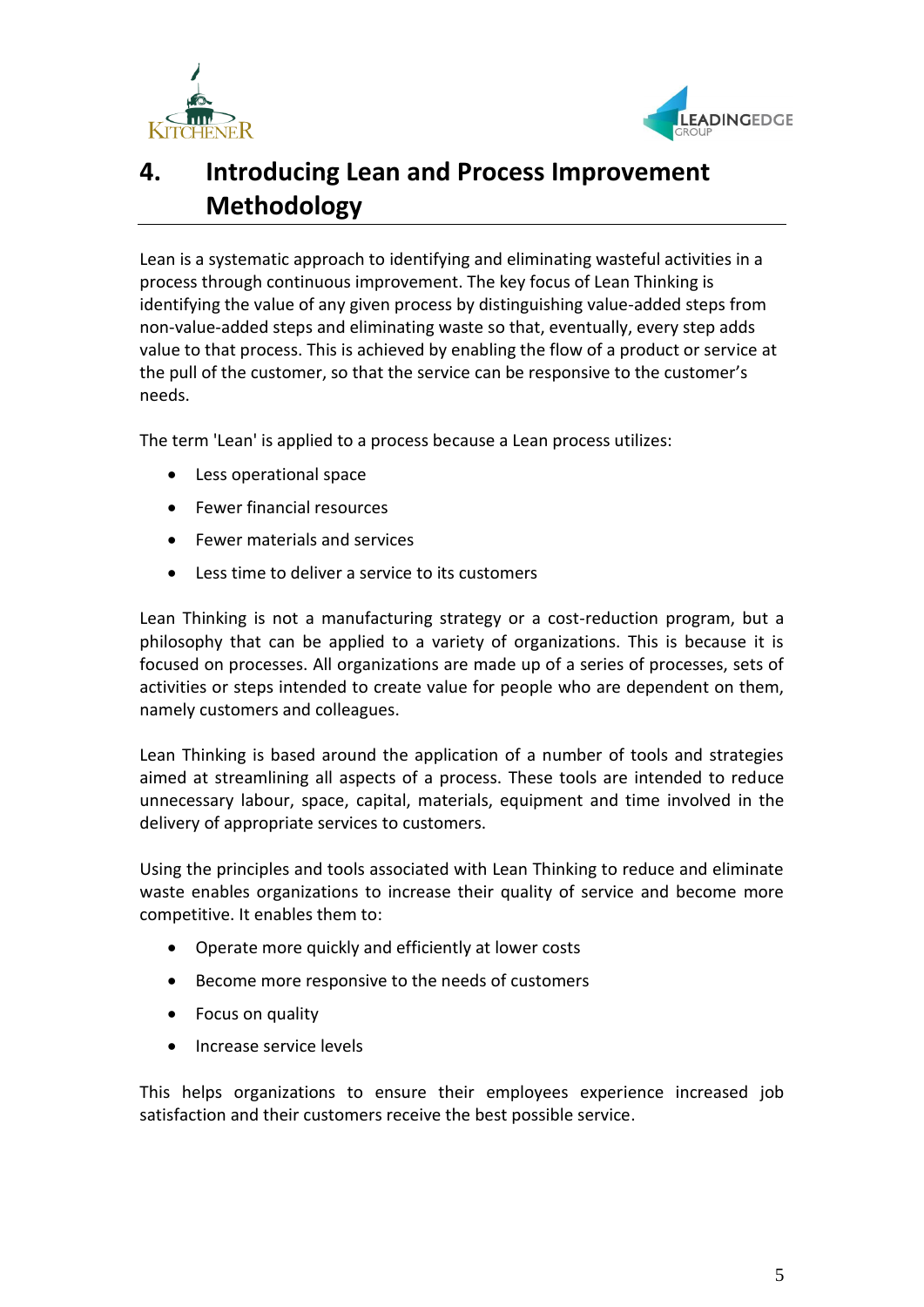



During a Lean review, all processes can be examined with a view to finding waste across eight common sources.

| <b>Waste</b>                | <b>Definition</b>                                                                                                                                                     |
|-----------------------------|-----------------------------------------------------------------------------------------------------------------------------------------------------------------------|
| <b>Defects</b>              | These are process outputs that need<br>to be corrected through rework.                                                                                                |
| <b>Over-production</b>      | Producing more information than the<br>customer needs in order to manage<br>the next step in the process or<br>producing something before it is<br>actually required. |
| <b>Waiting</b>              | Wasted time waiting for the next step<br>in the process to occur.                                                                                                     |
| <b>Non-utilized skills</b>  | Staff performing functions that are<br>better suited to other grades of staff.                                                                                        |
| <b>Transportation</b>       | Unnecessary movement of inventory,<br>materials, equipment, supplies and<br>products.                                                                                 |
| Inventory                   | Keeping excessive inventory and<br>products that are not being<br>processed which ties up money and<br>reduces available space.                                       |
| <b>Movement</b>             | Unnecessary movement of staff<br>members in order to complete their<br>daily work activities.                                                                         |
| <b>Excessive processing</b> | Excessive processing work that is not<br>required by the customer and adds<br>no value but consumes resources.                                                        |

**Table 1: The eight wastes**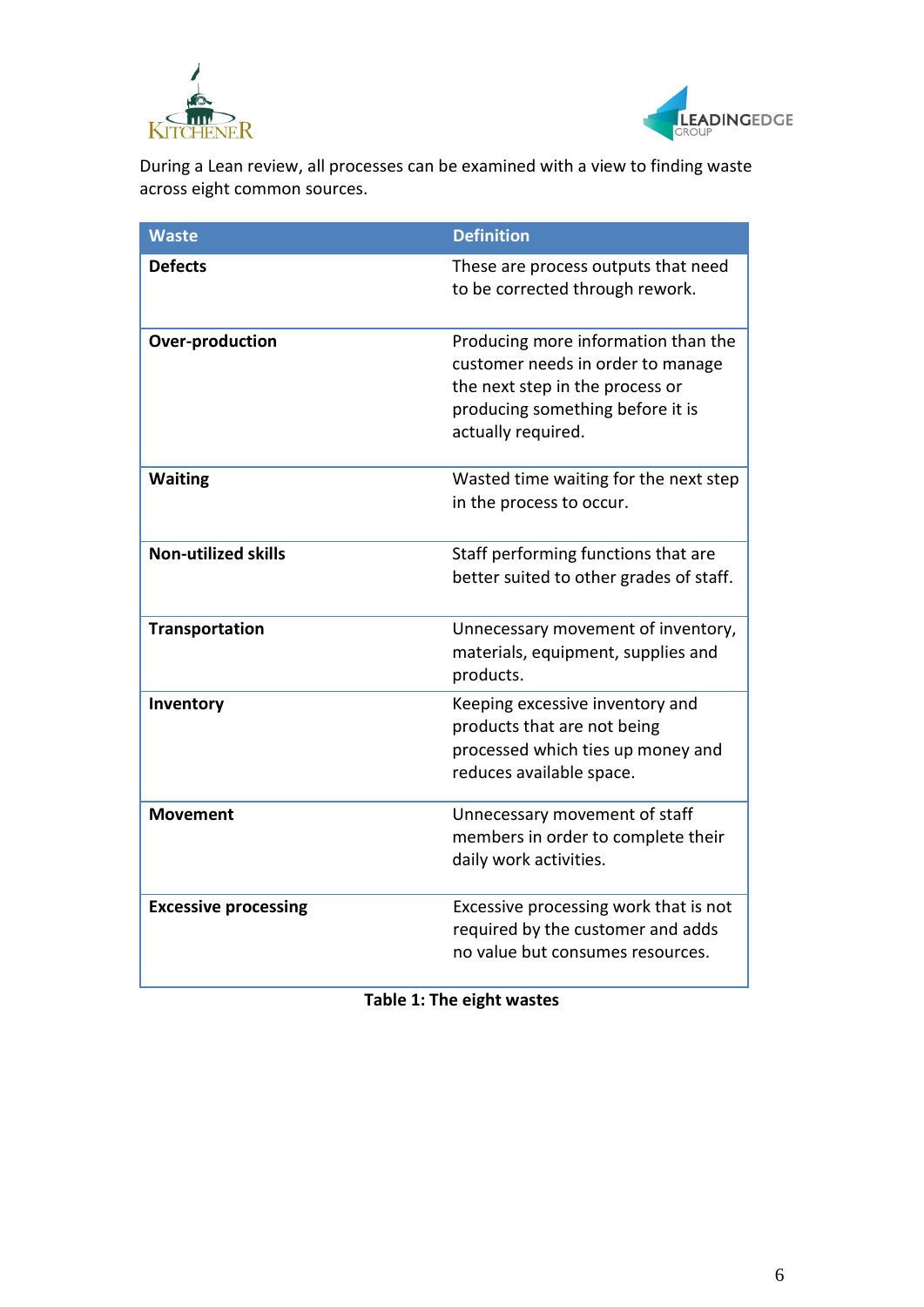



# <span id="page-7-0"></span>**5. Background and Context**

Several divisions rely on the City's fleet of vehicles and equipment in order to perform their daily work, including Roads & Traffic, Parks & Cemeteries, Gas & Water, Sanitary & Stormwater and Facilities Management as the primary users. A wide range of vehicles and equipment used by these divisions are routinely serviced and repaired by the fleet mechanical team. The number of days that vehicles are out of service for repairs has been an ongoing concern for the various user groups.





The vehicles and equipment used vary greatly in size and complexity. They range from handheld pieces of equipment all the way up to crew cab pickups, dump trucks, Vactor trucks for sewer cleaning or specialized equipment for maintaining the ice in the arena. This variability in what needs to be serviced or repaired creates the need for mechanical staff to have a broad range of expertise. The operating model is for service and repairs to be done by an in-house team with outsourcing being done on an exception basis where the internal team does not have the capacity or expertise to handle a particular job.

Some divisions have a seasonal component and are busiest at certain times of the year – for example, snow plows in winter. Yet other services are busiest in terms of fleet use at other times of the year such as the summer months – for example, road repairs. The fleet division supported by the parts team operates a 24/5 schedule in order to support the users. The variety of vehicles coupled with the multiple manufactures who supply them, creates a situation with a proliferation of parts required to keep the fleet operational.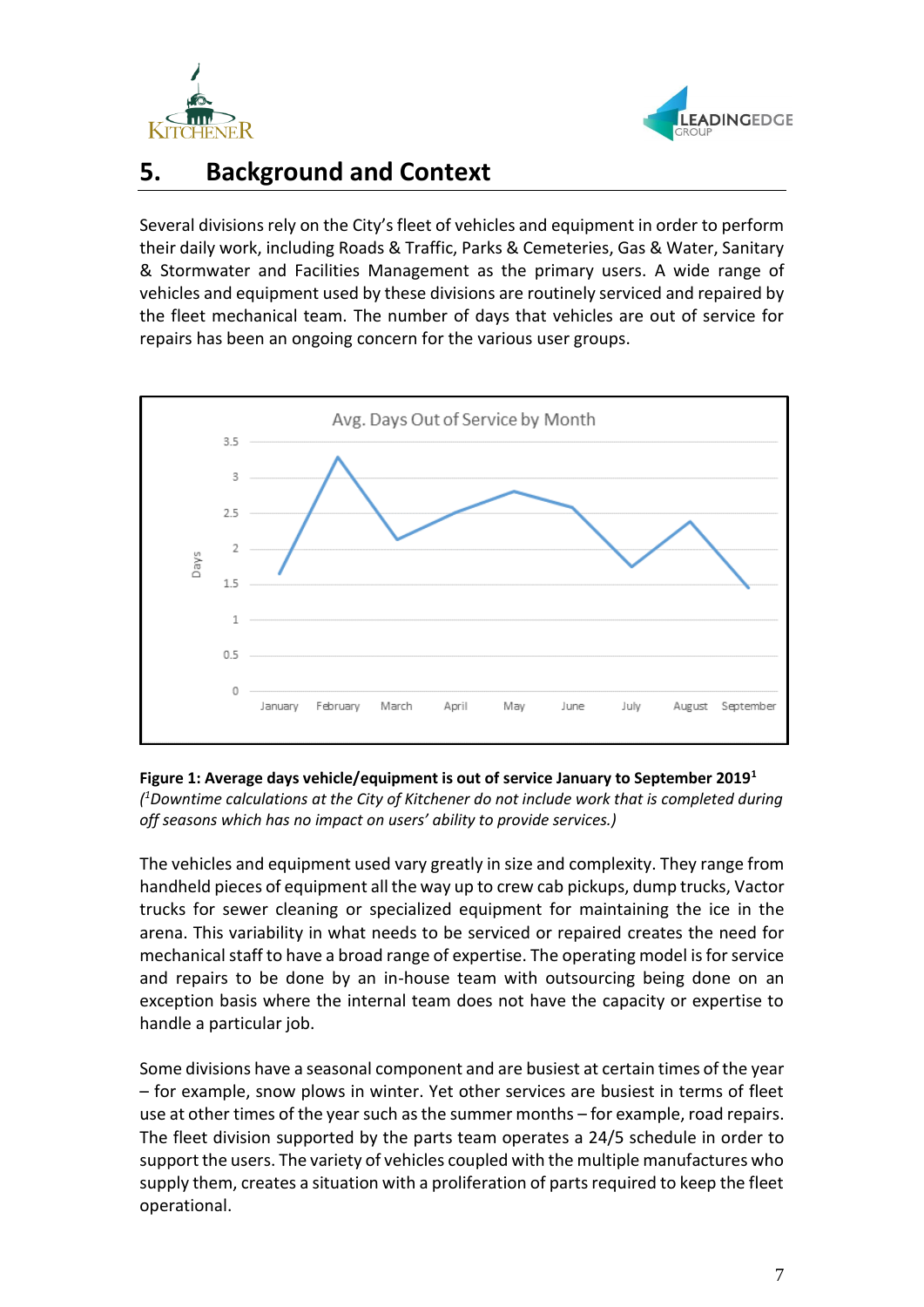



The parts team has had a new manager since the start of this year. During his tenure he has been faced with ongoing challenges in maintaining a full staff complement due to turnover as well as leaves of absence. The team has been hampered by IT systems that are incapable of providing some of the fundamental reports required for good parts inventory management.

On the fleet mechanical side, there have also been staffing issues created by recent retirements. Concerns have also been raised about the ability to attract top talent at the current pay rates. There have also been ongoing issues with the ability to schedule preventative maintenance for some user groups. This has been a challenge as in some instances failure to do so in a timely manner would render a vehicle inoperable as it would be out of compliance with Ministry of Transportation regulations.

Most service and repairs are turned around within 2.4 days. The highest contributor is overdue maintenance, Preventative Maintenance (PM)/ Periodic Mandatory Commercial Vehicle Inspection (PMCVI) i.e. PM/PMCI averaging over 3 days. Parts unavailability is the secondary driver of downtime.





**Figure 2: Average days out of service by month January - September 2019 by reason code**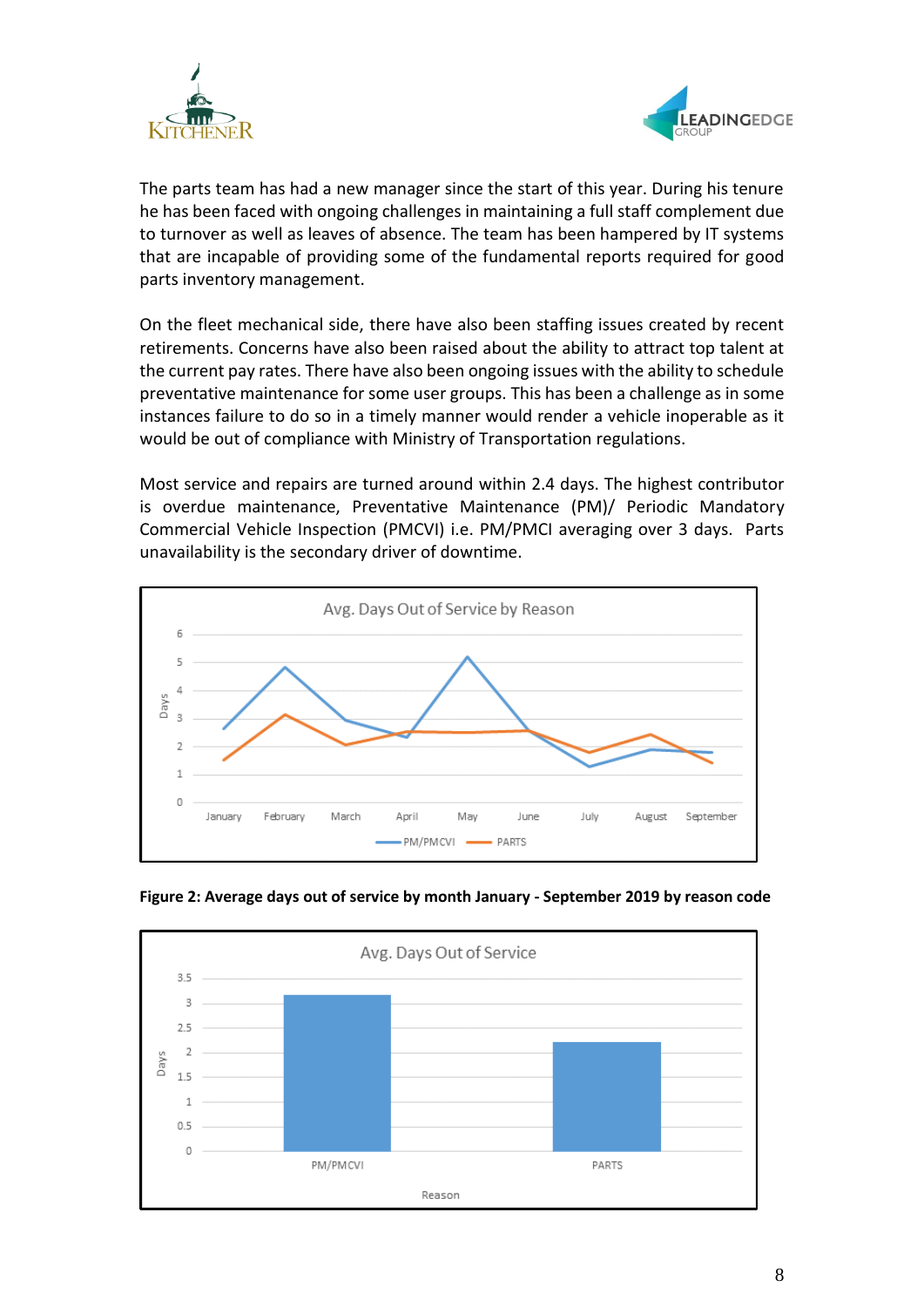



**Figure 3: Average Days Out of Service January to September 2019 by reason code**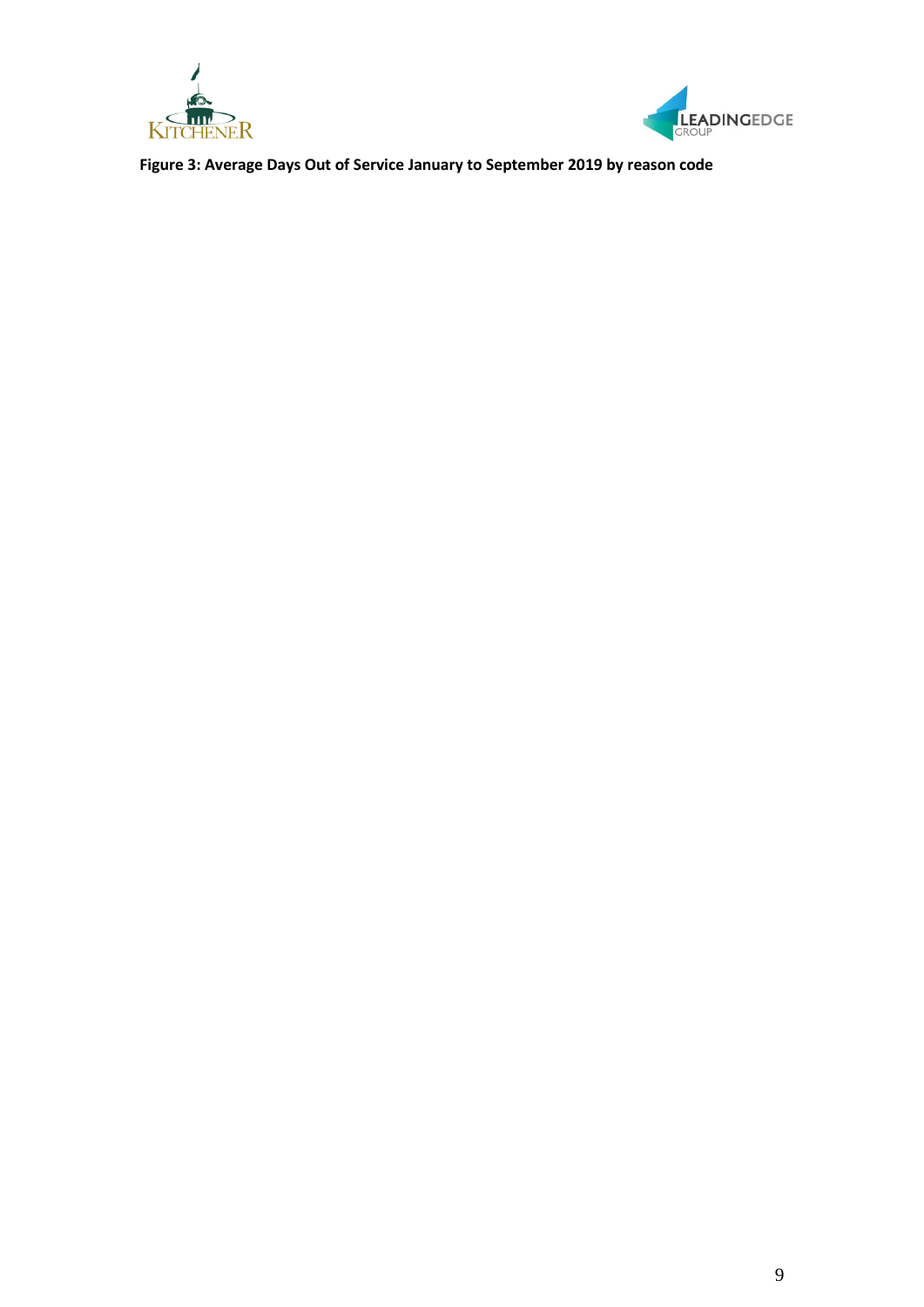



# <span id="page-10-0"></span>**6. Approach Taken**

In order to understand the current state of fleet services, it was necessary to understand that the function of this division is to serve the fleet users and enable them to carry out their duties safely and efficiently. Understanding the processes that are common to the fleet management team and the fleet users would be beneficial to understanding how the fleet mechanical service currently operates.

From information provided by the fleet management team prior to the process review, it was apparent that there are multiple stakeholders involved in the delivery of service to the users. Because of their working relationship with the fleet management team and their heavy reliance on fleet for their operations, a number of divisions were selected.

Initially, phone interviews were conducted with the managers and/or supervisors of each division. Key fleet processes were discussed through a series of structured questions and process concerns were noted.

| <b>Division</b>                     | <b>Current State Review Date</b> |
|-------------------------------------|----------------------------------|
| <b>Materials Management (Parts)</b> | August 28, 2019                  |
| Procurement                         | September 9, 2019                |
| <b>Infrastructure Services</b>      | September 9, 2019                |
| <b>Roads &amp; Traffic</b>          | September 16, 2019               |
| <b>Sanitary &amp; Stormwater</b>    | September 17, 2019               |
| <b>Fleet Mechanical</b>             | September 18, 2019               |
| Gas & Water                         | September 19, 2019               |

# **Table 2: Initial interview schedule**

After the initial interviews it became apparent that, although the services offered by the fleet management team were consistent across the user groups, the perceptions varied with the main concerns arising around the actual vehicle downtime and the level of communication during the interactions throughout the process.

## **Internal Perspective/ Parts – Fleet Mechanical Interaction**

When a technician requires a part in order to complete a job, the technician would walk over to the parts counter to make a request. In some instances, the technician has to wait for a stock attendant to become available after the attendant has attended to other duties. Both the technician and the parts stores attendant would then spend time together at the computer to identify the correct part needed.

Very often the same part could be described by technicians or stores attendants using different terminology. The same part could be represented in the system in multiple ways. This results in difficulty in verifying what is actually needed.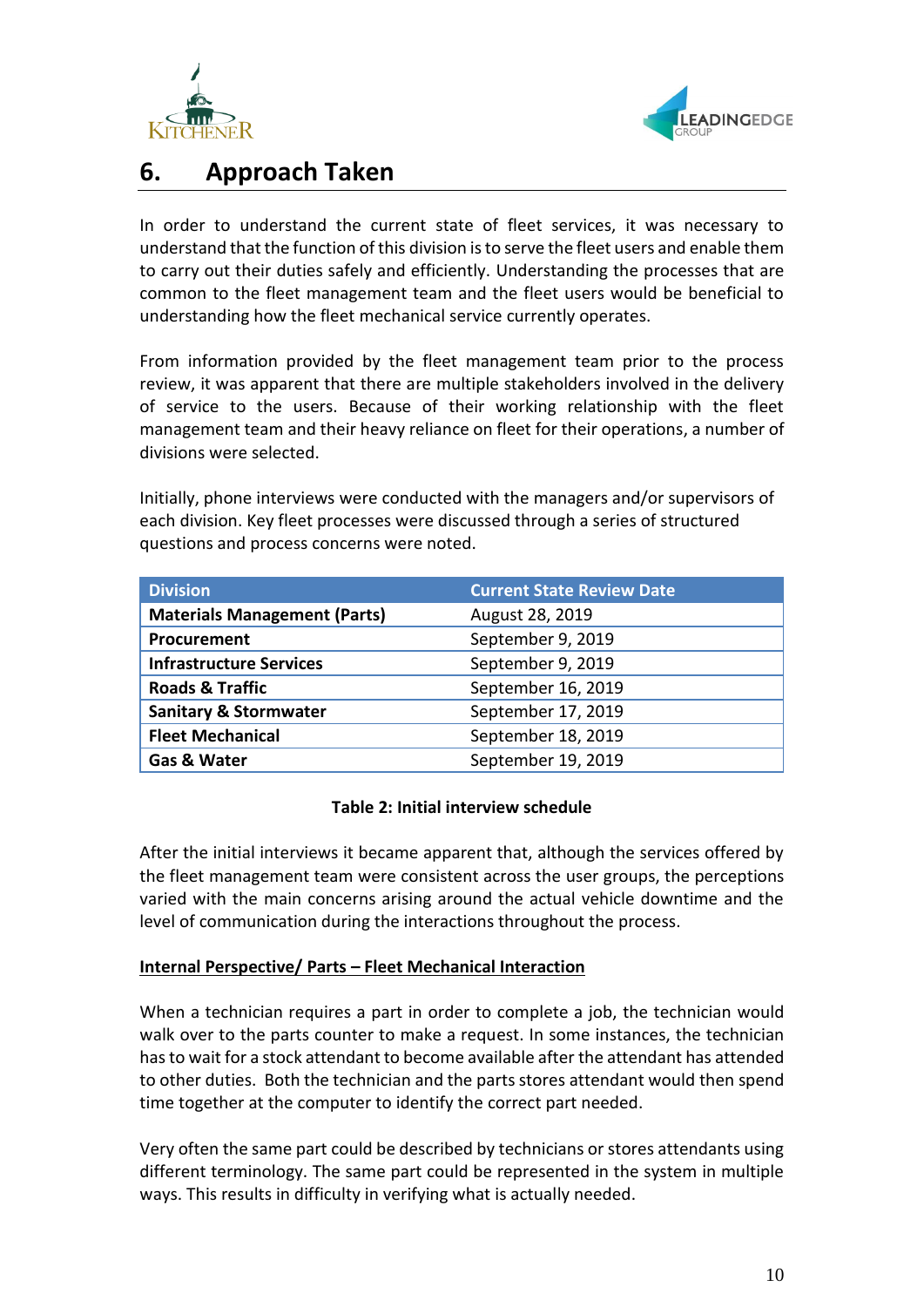



This lack of consistent data also impacts the ability to manage the parts inventory. Without consistent data it becomes difficult to determine which parts should be routinely stocked versus those that should remain as special order items. In addition, setting the min-max in order to determine appropriate reorder points for stocked items also becomes challenging.

There has been an ongoing concern about the amount of time being spent at the stools between the parts attendants and the mechanics. This interaction has been primarily around a computer screen as both parties attempt to determine exactly what part or component is required. There has been the perception that while legitimate work is being done, there is also a risk of undue socializing occurring. It had been proposed that in order to reduce the amount of non-value-added time, the stools be removed. However, due to increased staff dissatisfaction they have been left in place.

There has been inconsistency in adding service level expectations to supplier contracts. This has made it challenging to manage supplier performance, resulting in difficulty getting the right parts with the right quality at the right time. In addition, there is little guidance to the stores attendants on appropriate pricing for parts. In an effort to be as cost effective for the city as possible, stores attendants will spend time calling multiple suppliers comparison shopping weighing price versus delivery time.

In exceptional cases, the stores attendants will possess a solid grasp of technical aspects of fleet, usually they have limited prior experience in this area. This coupled with limited formal systems documentation, results in it taking an estimated minimum of 2 years for a newly hired parts attendant to become comfortable in their role and even longer to gain true mastery and proficiency. Training for the stores staff has been traditionally "by osmosis" via on-the-job observation.

Historically there has a been a lack of role clarity in terms of finding the right part needed. Some technicians would simply leave a request for parts while others would stay with the stores attendants and be fully involved in the research. This lack of clarity and consistency has in some instances led to strained relations between stores and fleet mechanical. While communication between Stores and Fleet leadership has got better there is still room for improvement. Typically, communication has been reactive and an appropriate forum to move into a proactive mode has yet to be established.

Vendors have in many instances provided limited insight into the status of ordered parts. Furthermore, the delivery process is not formalized, so there is no trigger for follow up on parts on order. This results in parts attendants having to chase vendors for updates in order to respond to queries from the technicians.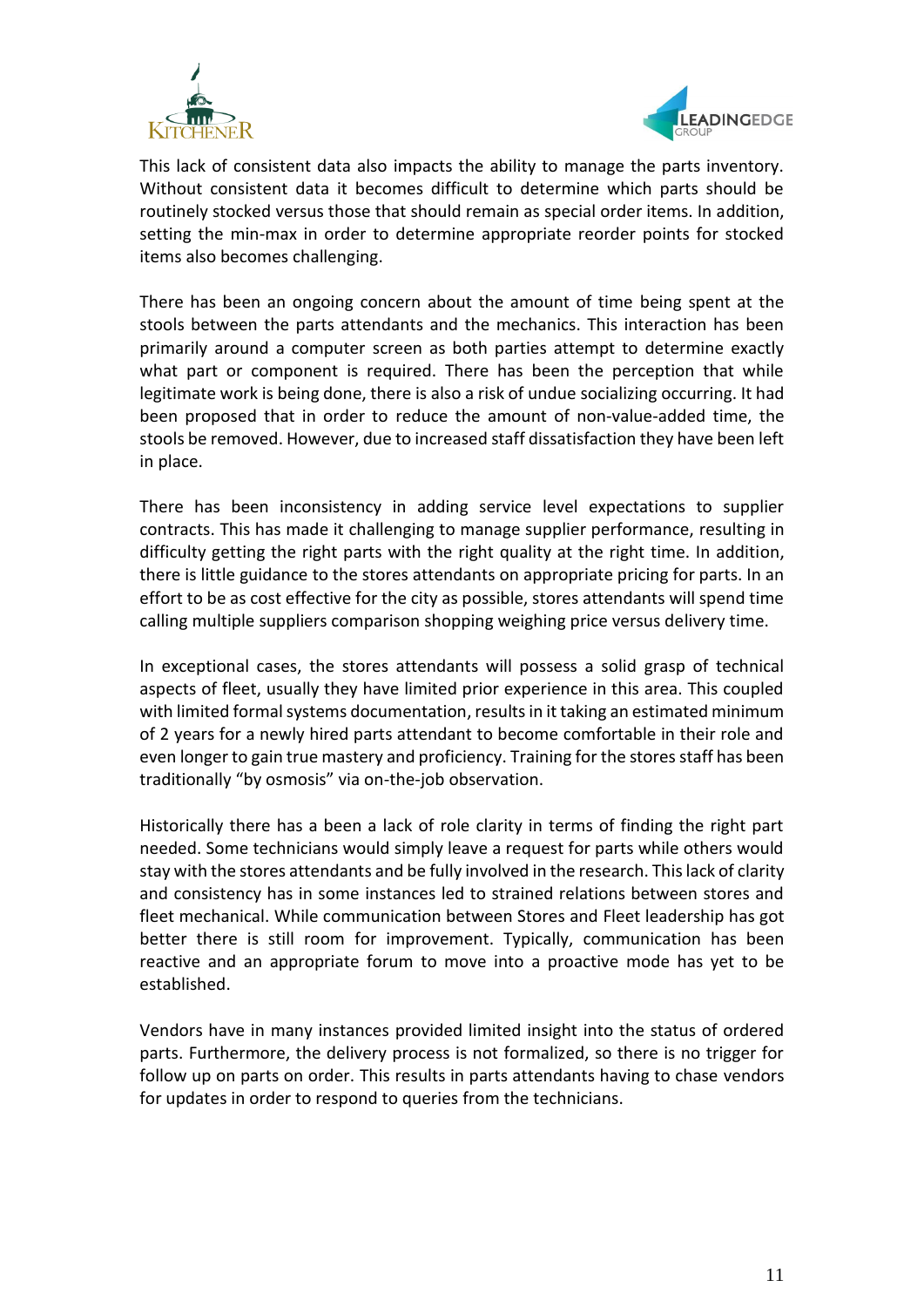



#### **User Group Perspective**

Communication breakdowns and lack of understanding of the financial allocation process has contributed to strained relations between Fleet Mechanical and user groups. When vehicles are acquired there are standard charges applied based on the estimated usage of the vehicle. When actual usage does not align with the forecast, some users are left with the impression that they have been overcharged by Fleet. In some instances, it was felt that services were being charged back to users well in excess of prevailing market prices.

Although a lot of data on the performance of the Fleet team is captured, it is not equally leveraged by all stakeholders. There is an established monthly Fleet-User Group meeting which is currently being underutilized as a forum for gaining clarity and improving mutual understanding. From a Fleet perspective there is a lack of engagement from users. Users in turn raise the concern that engagement is difficult as the agenda does not address their felt needs.

There are often cross purposes in terms of priorities and accountabilities. Issues such as reducing idling, improving vehicle handling to reduce unnecessary repairs and proactively scheduling preventative maintenance have not had the required level of oversight. Despite large quantities of data, there has been limited traction in getting corresponding action on issues highlighted. Lack of cleanliness of the vehicles brought on for service by some users has also contributed to strained relations. In extreme instances the only remedy has been for the technicians to refuse to service the vehicle. From the users' perspective, the length of vehicle downtime has been an ongoing point of dissatisfaction. The contrasting priorities have resulted in an atmosphere of blaming in some instances.

Seasonal changeovers, although not formally within the scope of downtime, can impact the capacity of the Fleet team to deliver service to their user groups. It is challenging when activities such as mowing and leaf collection overlap with snow removal. This creates an additional demand on limited resources, as Fleet is tasked with switching over equipment while also doing regular maintenance and repairs.

Vehicle selection is out of scope for this engagement. However, some users expressed concerns about the level of input they have in the selection process and decisionmaking criteria, as they are the ones who ultimately pay for the acquired vehicles.

## Repair/Maintenance Activities

Each operator does a daily pre-trip vehicle inspection and documents any defects observed on the Daily Vehicle Inspection Report (DVIR) which is completed in duplicate. Issues arising during operation are noted at the end of the shift. There is also a formal post trip inspection, although this is not always consistently done. One copy of the form is provided to the supervisor and then passed onto the Fleet team to initiate repairs.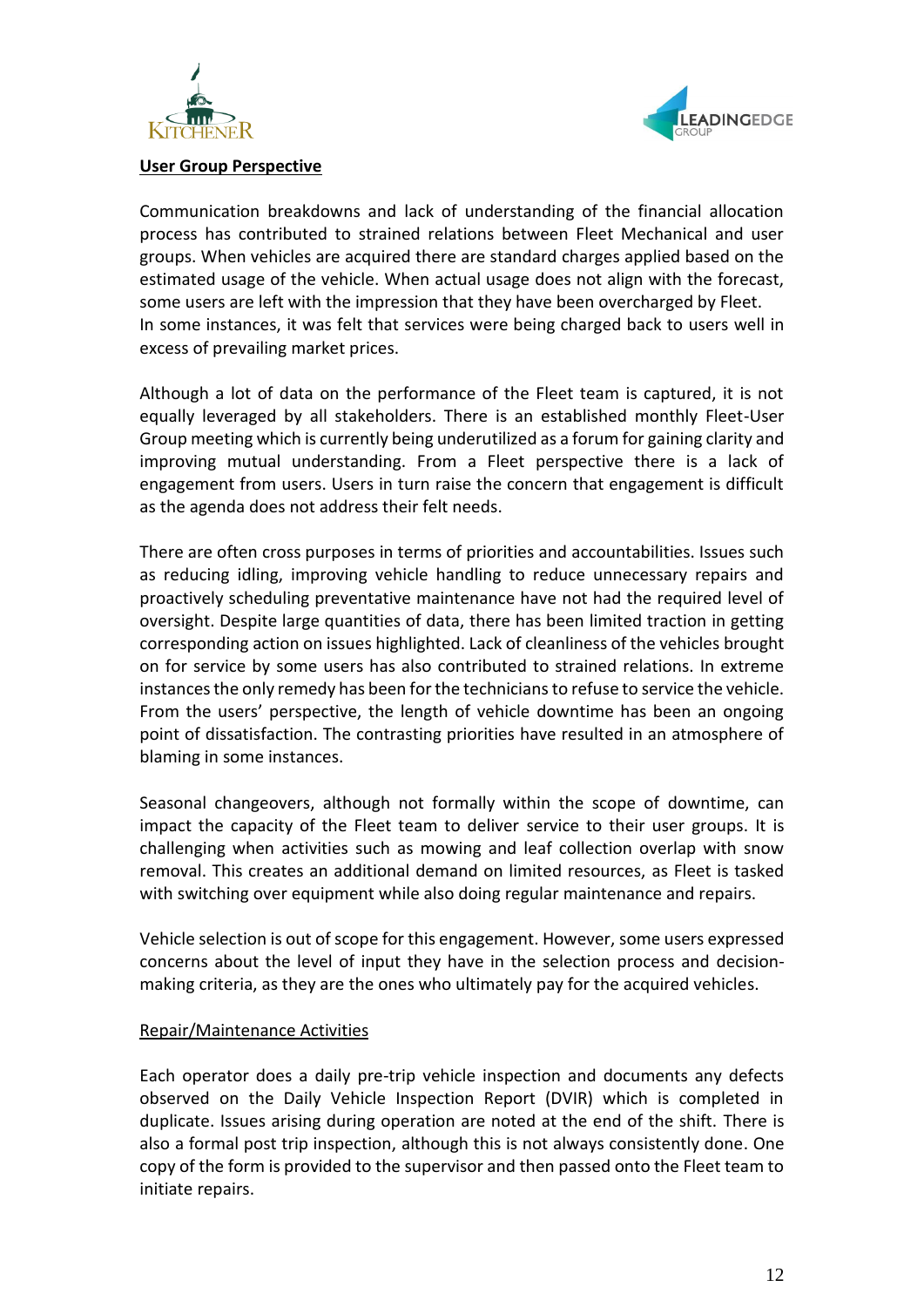



There is a general lack of consensus on the Service Level Agreements (SLA) between Fleet and users. There are often conflicting views on whether or not the terms are being adhered to. In many instances, users are not aware of the actual terms and conditions outlined.

Service delays due to unavailability of parts is an ongoing source of frustration. Some users feel that for more routinely used parts, they could actually source them faster themselves than the time it takes following the formal process. Delays are often perceived by user groups as Fleet not having a sense of urgency, lacking in accountability or lack of a customer service mindset. While there is general consensus amongst users that Fleet performs well a high percentage of the time, the exceptional cases where there is poor performance tend to colour the overall perception of performance.

Lack of proactive and timely updates on the status of long-outstanding parts serves to heighten the tensions. In addition, alterations or modifications to vehicles carried out by the Fleet without consultation with the users have created issues for certain groups.

There has been an ongoing concern about the timing of preventative maintenance versus repairs. In some instances, no sooner than a repair is completed, the vehicle is taken in for scheduled maintenance. From a user perspective it would be beneficial if both activities could have been done at the time of the repairs. From a Fleet perspective, the maintenance was not yet due as it is triggered by mileage or elapsed time. Their goal is to optimize the flow through of all jobs currently underway.

Routine service including oil changes work quite smoothly in this context. However, repairs do pose a challenge. When a specialized vehicle is down for repairs then an entire crew is unable to work. On occasions, vehicles are with Fleet Mechanical for the initial 1-2 days before the determination is made that the repairs cannot be done inhouse. Turnarounds for vehicles could range from a week to a month in some instances.

There is no dialogue around the need for a replacement vehicle at the time of vehicle intake. Arrangements for a replacement sometimes get initiated after a crew has been down for several days. In addition, when repairs are outsourced, the Fleet team loses control over the process as well as visibility to status. There is user frustration over lack of updates on the ETA and the fact that they need to call Fleet, who in turn calls the service provider in order to ascertain status.

The intake process also presents the concern where a user indicates that there is an issue with a vehicle and the Fleet says that it is not significant and the vehicle is still operable. This heightens tensions as users feel their input is not valued. There are also reports of vehicles being taken in on more than one occasion in order for a particular issue to be resolved.

## Specialized vehicles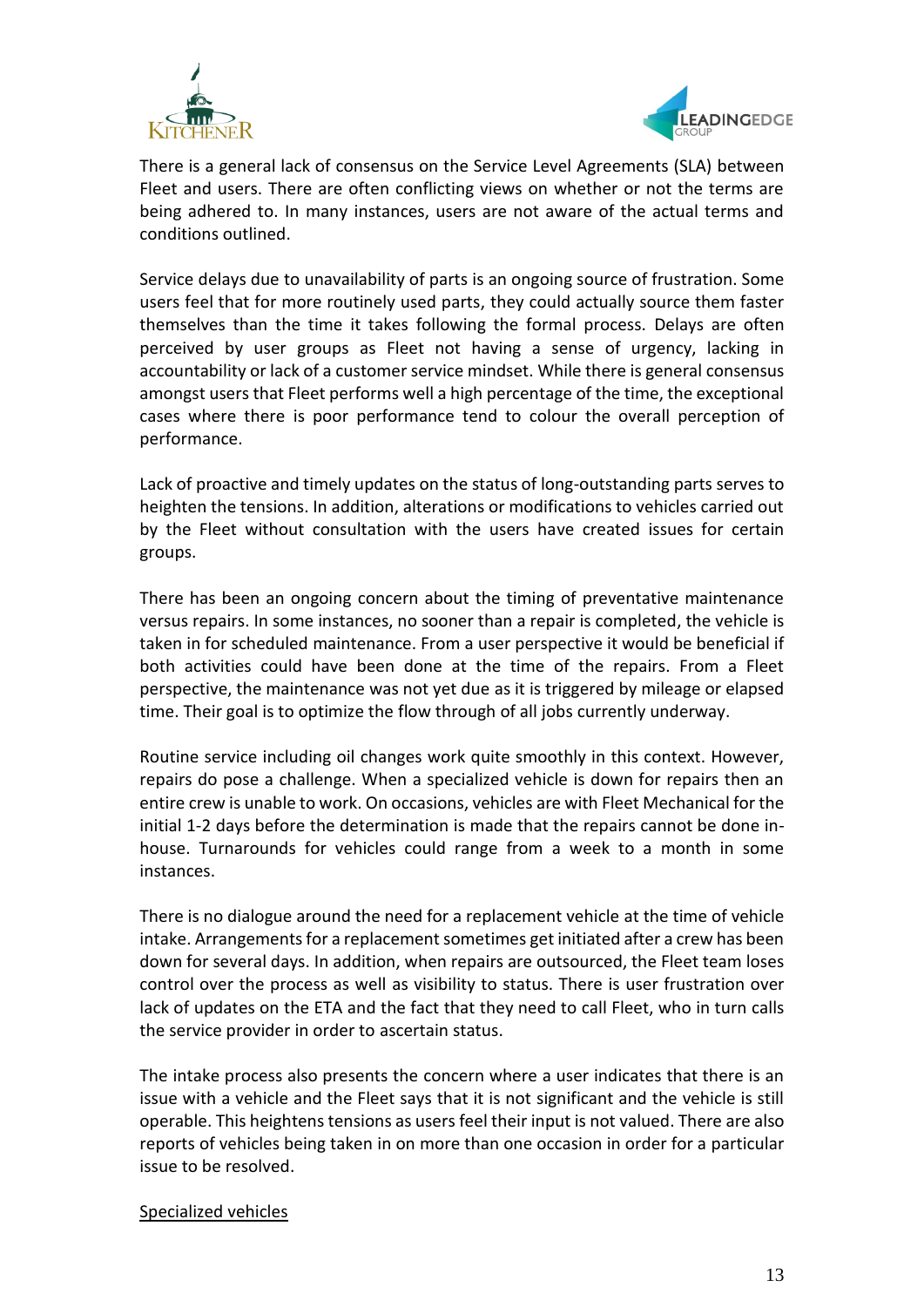



It can be difficult to schedule regular maintenance for unique high use equipment due to busy schedules. Rental of an alternate vehicle could take weeks in some instances. It is costly and time consuming to take these vehicles to a third-party shop to have repairs done. There is concern about whose responsibility it is to take the vehicle to and from the outside location.



# **Figure 4: Average downtime by vehicle class January to November 2019**

# **Fleet Mechanical**

The overall mandate for the Fleet Mechanical team is to maintain vehicles and equipment so that they are safe and dependable.

## Repairs

The repairs process is initiated when a user completes and submits a DVIR report. Fleet then makes an assessment as to whether or not the defect is major or minor and initiates next steps. This includes arranging for the vehicle to be brought in, or for third party towing. A priority is then assigned and the vehicle entered in their queue.

Once priority is assigned then a technician is assigned either based on next available or someone pulled off a current job if the incoming vehicle is deemed to be a higher priority. A priority matrix is in place across divisions which takes into account the critical need for the equipment as well as seasonality. Workflow is managed across shifts as needed.

Key challenges with the intake process include (a) a lack of clear description from the user to inform a proper diagnosis of the issue, (b) prioritizing work across various divisions needs without adequate information on specific events e.g. a full plow, and (c) balancing staffing issues such as managing vacancies and overtime.

There are service agreements in place between Fleet Mechanical and all divisions, however, they do not specify downtime. These agreements do address readiness for each season, such as salters in the winter or backhoes for the summer. Generally, user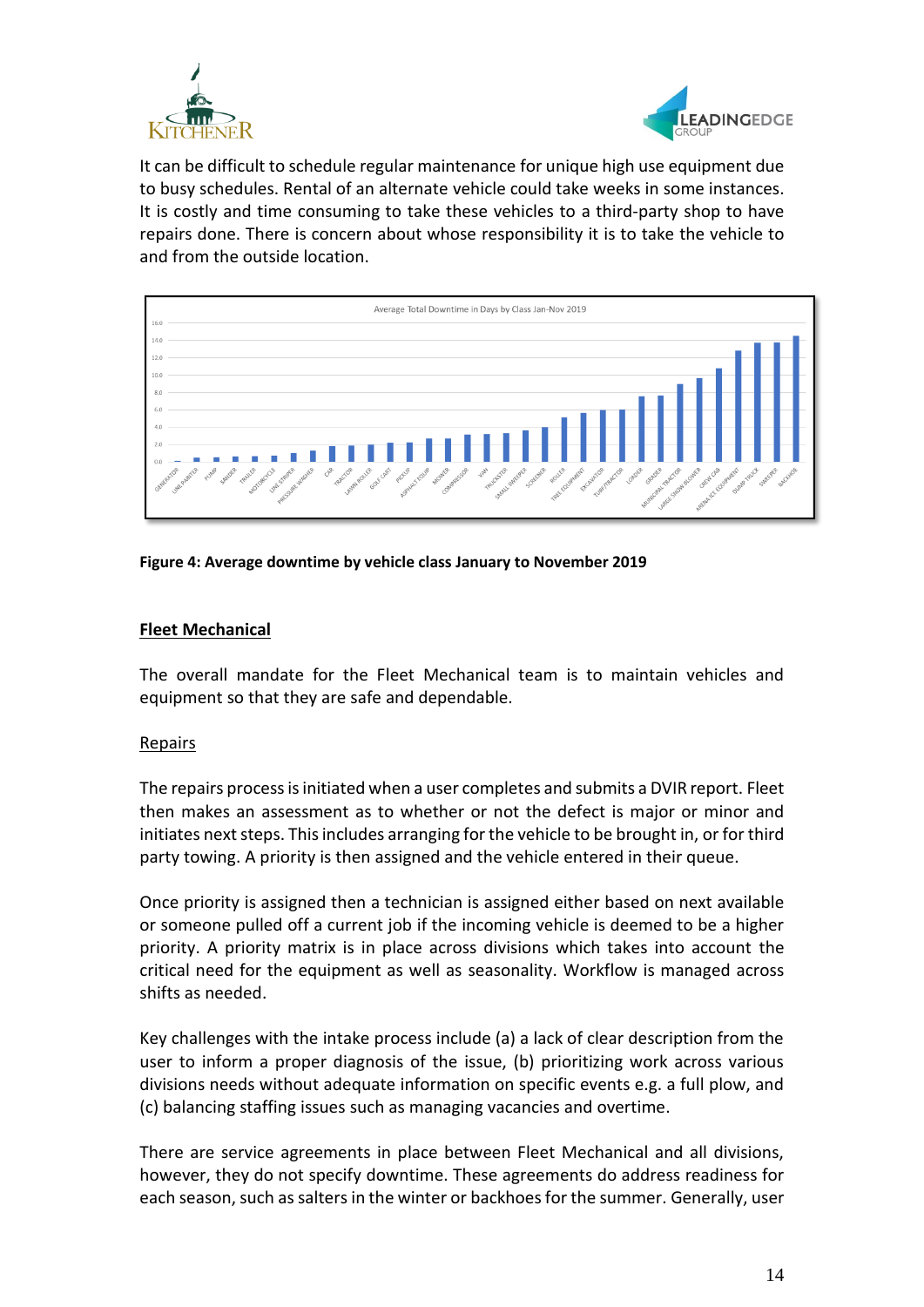



feedback to the division is positive, however downtime as it relates to parts is an ongoing user concern.

#### Scheduled Maintenance

Regular maintenance is scheduled through the Flint system. Notifications go out a month prior to the due date for Ministry of Transportation required maintenance (PMCVI). Each Monday a report is sent out stating all vehicles due for preventative maintenance. The data is kept up-to-date to the extent that mileage is accurately logged each time a vehicle gets fuel. The notification is sent to the designated recipients in each division, typically supervisors who have vehicle users as direct reports. It is then up to the supervisor to notify the user and book the maintenance. In some instances, the email goes to an administrative assistant who then relays the information.

Some individuals who are the sole users of the vehicles will book the maintenance themselves. On occasion there is a breakdown in communication so that notification gets to the user with very little time left to schedule maintenance. There are also challenges in scheduling repairs and maintenance for vehicles that are taken home by employees, as these vehicles are the users' primary transportation to and from work sites and the Fleet garage. These vehicles are therefore unavailable for repair or maintenance during evening and night shifts. The fact that these vehicles are often only made available for repairs or maintenance during regular scheduled hours of operation, results in increased downtime.

Vehicles that are parked in the yard are sometimes taken in and maintenance is done overnight, so as to minimize disruption for the user. When significant defects are discovered during routine maintenance that need to be repaired, this sometimes lengthens the downtime, with the user being caught unprepared.

Status of vehicles currently out of service can be obtained in K-Hub. However, this is reactive after the vehicle has already been out of service and also many users are unaware of this functionality. While statuses can be checked in the system, there are no automatic updates sent out. While some user groups are quite collaborative, others are quite difficult to schedule as they feel they are too busy to bring their vehicles in.

Ongoing challenges for service delivery by Fleet include increase wait times for parts as lack of dialogue with user groups despite the existence of the standing Fleet-User meetings.

## Vehicle Operation

Utilization patterns have a significant impact on overall operating costs and directly correlate to the frequency and cost of repair and maintenance activities. Out of route trips and unnecessary travel result in unnecessary downtime and operating costs.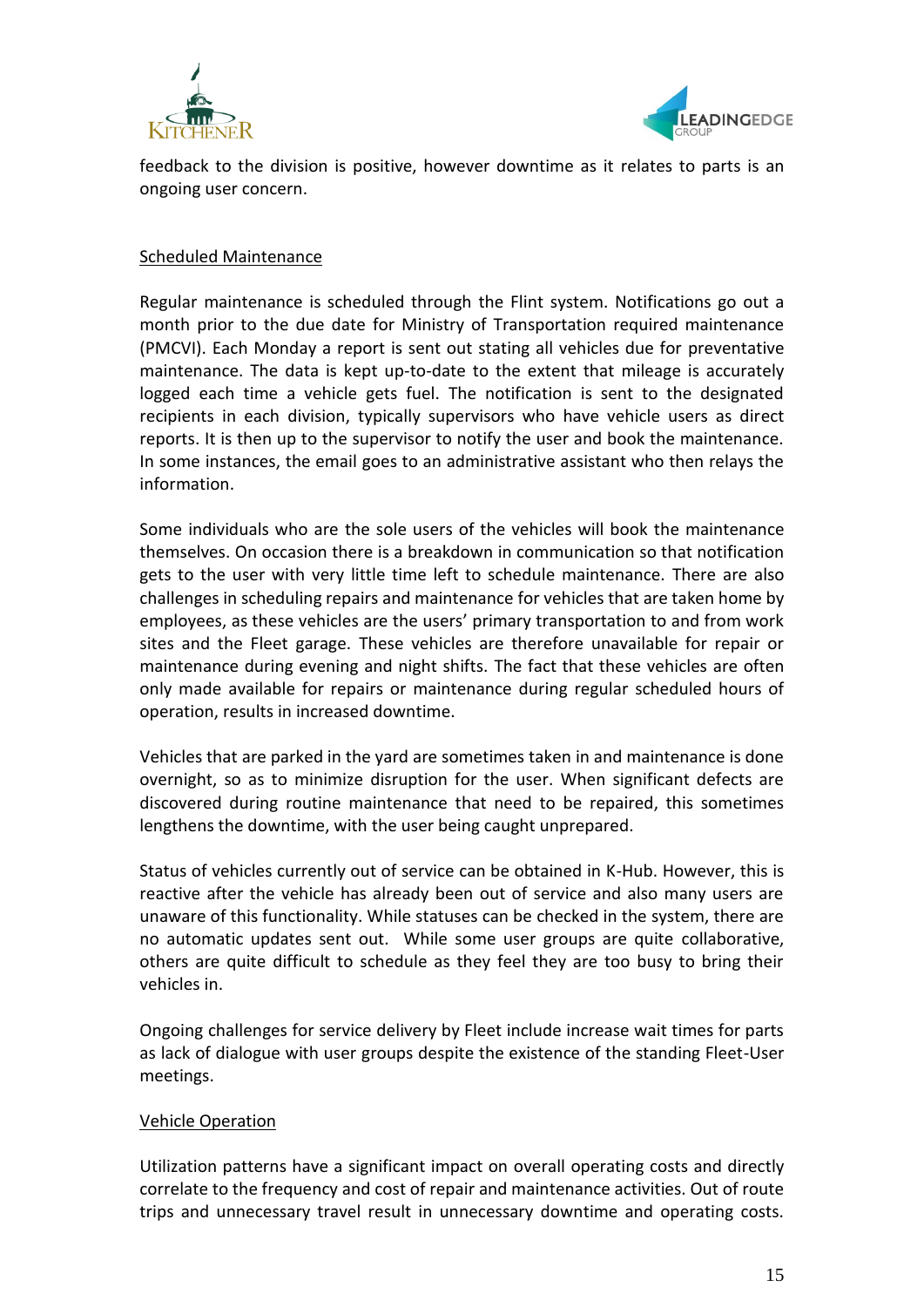



Preventable collision and damage repairs have a direct impact on downtime and resulted in \$254,646.18 or 3.5% of total repair and maintenance costs in 2018. Downtime for these incidents goes beyond the repair and maintenance related downtime as there is downtime associated with investigation and reporting activities.

Although significant improvement has been made with respect to driving behaviours in recent years, aggressive driving behaviours and unnecessary idling result in increased repair and maintenance requirements which directly relate to downtime. For example, one hour of idling is equivalent to 53 KM of driving.

## Parts (Materials Management)

The stockroom for parts has faced challenges for most of this year due to staff vacancies which have now recently been filled. The SAP module that they are currently using is quite limited in terms of the reporting capability and metrics that are needed to manage the parts inventory. Reports such as fill rates are unavailable as well as reporting on supplier delivery times from order to fulfilment. The team also manages a utilities counter managing stocked items such as gloves or salt as well as a receiving counter. Staff resources have to be managed to cover various stakeholders including the larger customer base serviced by the utilities counter.

Staff expectations are in some instances loosely defined with lack of clarity on the handoffs between parts stores and Fleet Mechanical. The priority system for determining how urgently a particular item is needed is not being consistently used. Parts that might be ordered but needed for the following season change are not identified as such. On other occasions after a rush is placed on a part, the user finds an alternative and what was a priority is no longer deemed as such. However, there are communication gaps around the change of status. The process for determining the correct part needed for a particular job has been a time-consuming process involving both Fleet and stockroom staff. The boundary for the respective roles and responsibilities has yet to be clearly defined.

Lack of system documentation on the parts leaves subjectivity in determining which is the correct part. The same part can be entered multiple times in the system with differing descriptions based on who entered it. The situation is compounded when vendors make changes to their part numbers without any notification. The stockroom attendant has to make calls to suppliers in search of the right part. On occasion the wrong part is ordered which then adds to the delay in the repairs being done. This occurs approximately 4% - 8% of the time. The difficulty in determining which is the correct part needed is the most significant challenge facing the stockroom team. For each item this task can take anywhere from 5 to 45 minutes. This task involves dialogue with the technician, looking up vehicle repair histories in Flint. It takes a long time to get a new hire up to speed in the stockroom as a lot of information transfer relies on memory.

Although special order parts represent only 11% of the value of parts on hand, they generate 51% of the purchasing activity.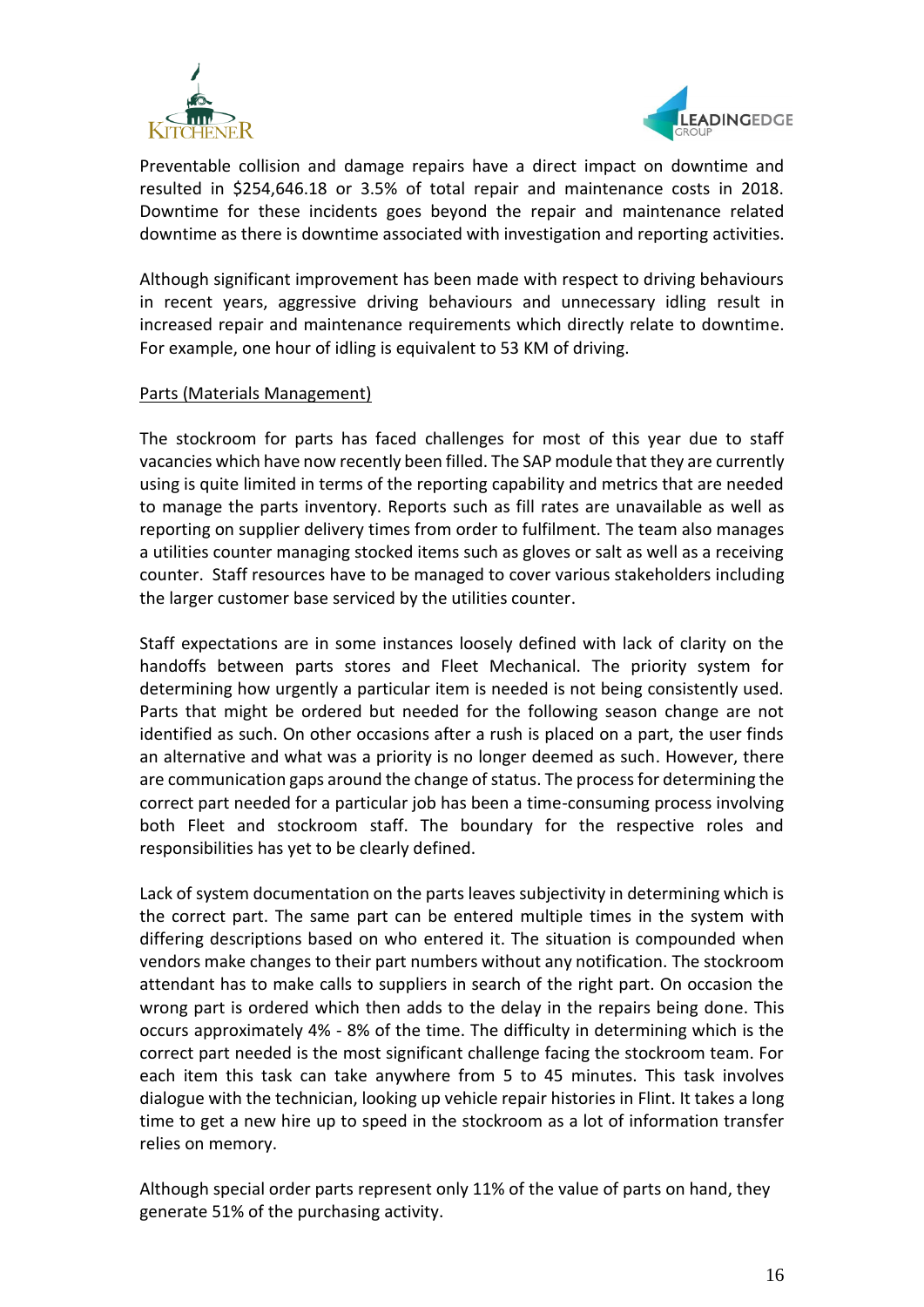



# **Purchasing Activity by Stocking Category**

| <b>Order Type</b>    | <b>Number of Order Lines</b> |
|----------------------|------------------------------|
| <b>Special order</b> | 2.750                        |
| <b>Stocked Items</b> | 2,618                        |
| <b>TOTAL</b>         | 5,367                        |

**Table 3: Fleet purchase orders created year to date October 2019**

# **Inventory Value by Stocking Category**

| <b>Inventory Class</b>    | <b>Inventory Value</b> |  |  |
|---------------------------|------------------------|--|--|
| Non-stock (special order) | \$47,268.59            |  |  |
| <b>Stocked Items</b>      | \$383,234.65           |  |  |
| <b>TOTAL</b>              | \$430,503.24           |  |  |

## **Table 4: Inventory on hand as of October 2019**

The process for finding the correct part is quite time consuming. It involves looking up repair histories in Flint, checking their parts' books as well as doing research online. This is then followed up with phone calls to suppliers. The 70% to 80% of regularly stocked items are relatively easy to identify the remaining items which are special order consume the bulk of their time. The situation with parts is compounded by the fact that despite the time and effort required to obtain non-stock parts, upon receipt many are not consumed in a timely fashion. Two thirds of the special-order inventory has been in stock for more than 3 months.

| <b>MONTHS</b><br><b>SINCE</b><br><b>ARRIVAL</b> | # OF<br><b>PARTS</b> | <b>VALUE OF PARTS</b> |
|-------------------------------------------------|----------------------|-----------------------|
| 0.5                                             | 18                   | 1,938.64<br>S         |
|                                                 | 15                   | 8,106.53<br>\$        |
| $1 - 3$                                         | 22                   | 5,277.26<br>\$        |
| $3 - 6$                                         | 30                   | \$10,705.60           |
| $6-9$                                           | 16                   | 6,918.30<br>\$        |
| $9 - 12$                                        | 9                    | 2,892.73<br>\$        |
| <b>OVER 1 YEAR</b>                              | 28                   | \$11,429.53           |
|                                                 |                      |                       |

# **Fleet "Special Order" Inventory – Aging Report**

**<sup>138</sup> \$ 47,268.59**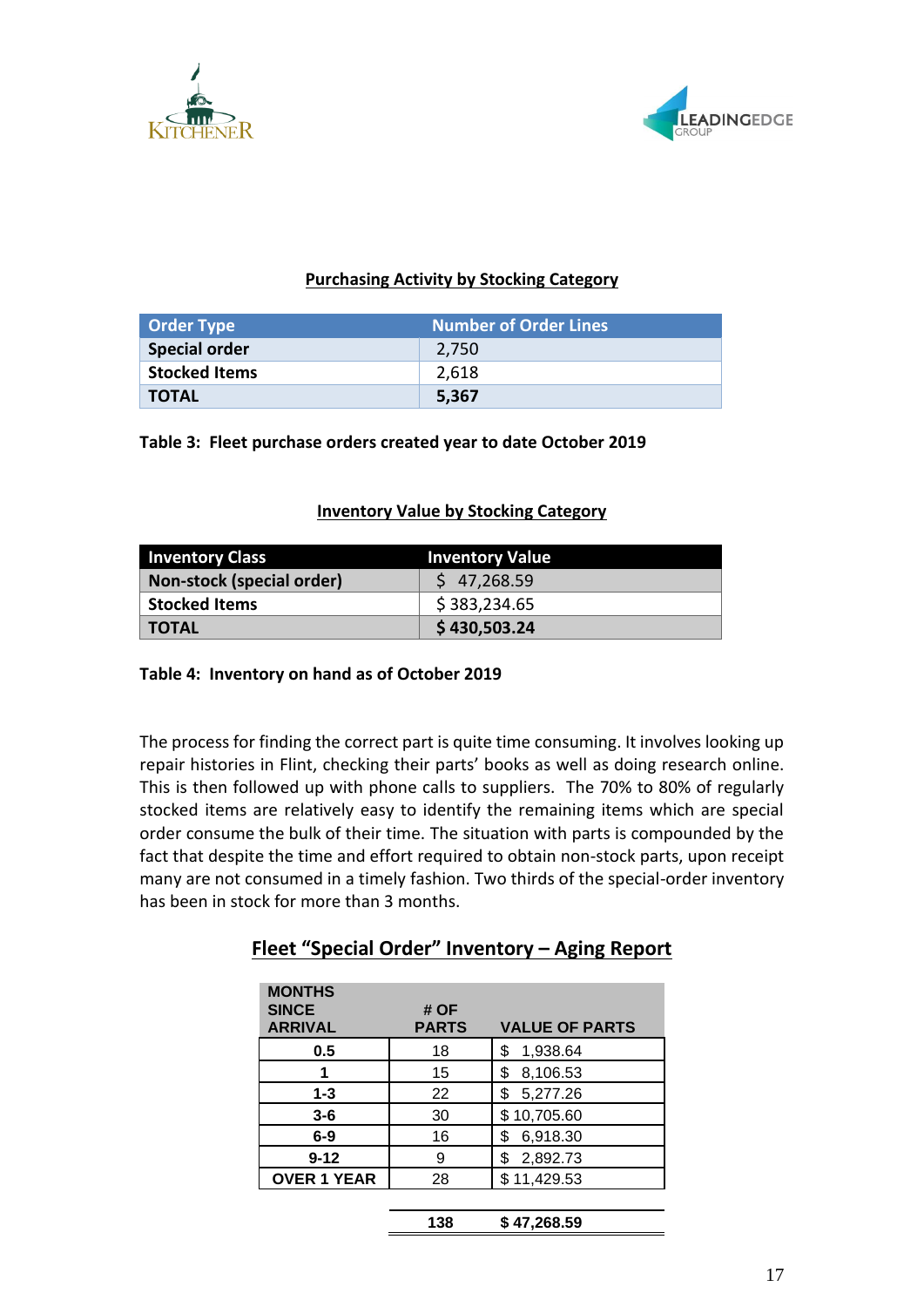



# **Table 5: Aging of special-order inventory on hand as of October 2019**

Having a licensed technician now on the team has to some extent alleviated the situation. Internal handoffs between stockroom attendants on various shifts is also a challenge. This knowledge transfer occurs primarily via email. The timelines get extended as night shift, usually staffed by one individual, has to hand over to one of two colleagues on the day shift as suppliers are unavailable overnight.

Sometimes the appropriate technician is not informed that the ordered part has arrived, leading to further delays. Stockroom attendants will call multiple sources in order to get the best price for a part. The procurement policy requires at least three quotes for purchases over \$15,000. However, the stores attendants do struggle with finding the right balance between the value of their time, the value of the part and the amount of effort expended to find a lower price.

Monthly meetings between parts and Fleet do not lead to issue resolution as there is no alignment on relevant KPIs. While there is reporting on stock turns and inventory dollars, fill rates are currently unavailable.

# **Value stream mapping (VSM) workshops**

Two value stream mapping (VSM) workshops were convened in order to validate the input from key process experts and to share learnings across the wider group as to the challenges currently faced by fleet management.

A value stream is a list of activities in a process that outlines the flow from the beginning to the end, from the initiation of the service delivery to the final delivery to the customer (internal or external). A value stream map follows a service or item from beginning to end, identifies and quantifies value-adding and non-value-adding activities within the value stream and links all associated material and information flows.

The VSM process is based on the following:

- 1. Developing a current state ('as is') value stream map of a pre-identified/preselected processes/services to fully understand how things currently operate.
- 2. Conducting a Lean analysis of the current state to identify opportunities for improvement.
- 3. Establishing a desired future state ('to be') value stream map through stakeholder consensus for a more streamlined process or service where value-adding activities are increased and non-value-adding or wasteful activities are minimized, while process steps and procedures are standardized as is practical.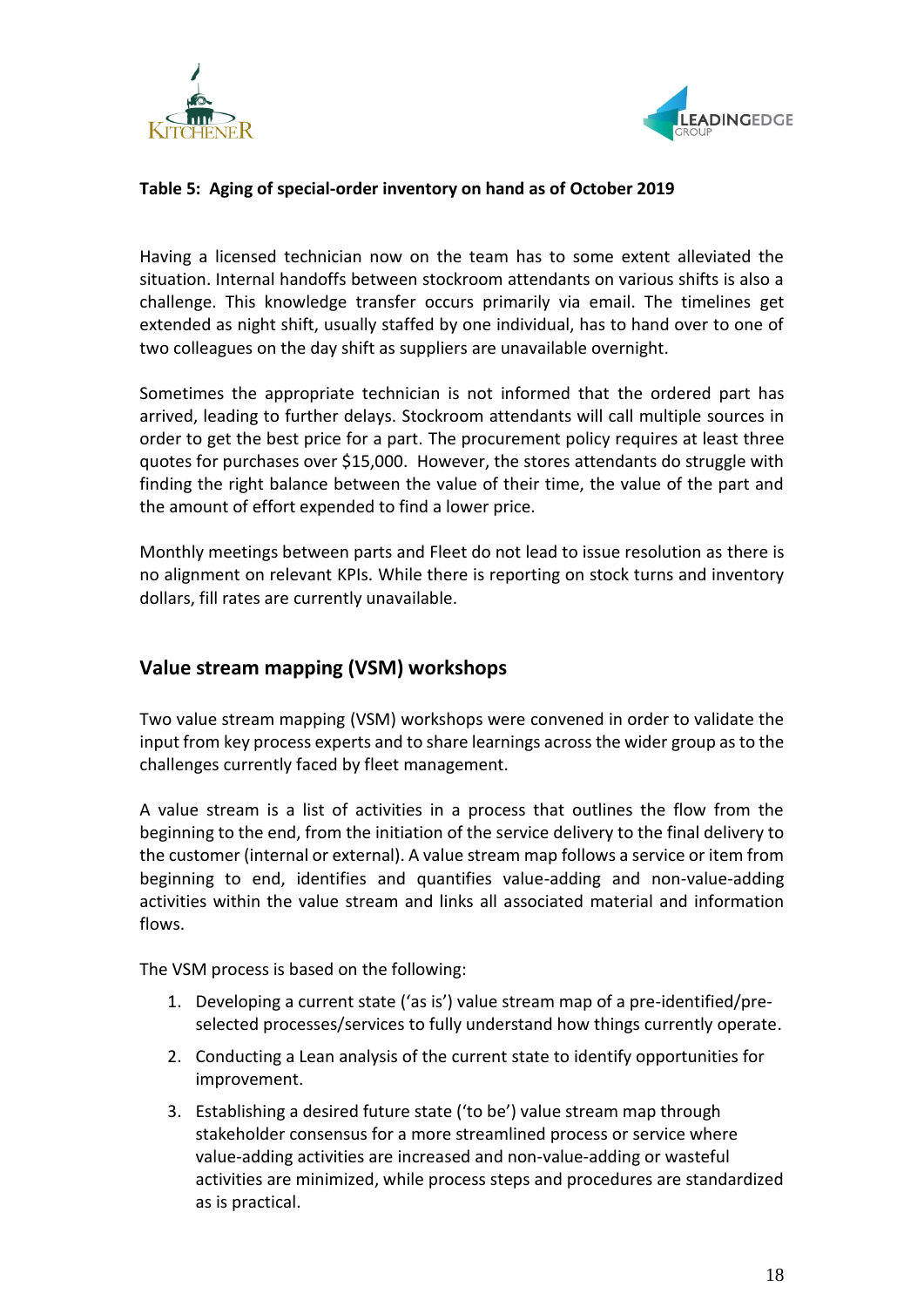



4. Developing priorities that will allow for a transition from current to future state and realize and sustain improvement opportunities.

A VSM workshop should involve the people who understand the process best (those who work with it every day). The team uses paper and pen (flip chart, sticky notes, markers, brown craft paper, etc.) to map out the process, develop their own current and future state maps and agree on a plan to realize improvement opportunities.

As well as providing the platform for identifying improvement opportunities, VSM workshops enable a common language and standard for process improvement, while participants gain new perspectives and a deeper appreciation of flow issues across functions and functional areas.

On October 29, 2019 a VSM workshop was conducted involving fleet mechanical and user groups. A second session was held on November 5, 2019 including the fleet mechanical and parts team.

In preparation for these sessions, a project orientation and an initial training session was conducted on October 22, 2019. This was done to provide the participants with a fuller context for the initiative. They were also provided with an introduction to some of the fundamental principles of Lean in order to equip them to better participate in their respective VSM sessions. Following the training, an initial working session with the parts team only was also conducted. This was done to capitalize on their availability as well as focus in depth on their specific processes and challenges.

The teams together identified numerous challenges and bottlenecks within the existing processes as well as opportunities for improvement. Below is a list of identified issues and solutions proposed by the team that could serve as inspiration for continuous improvement activities.

| #            | <b>ISSUES/ PAIN POINTS</b>                                                                     | <b>POTENTIAL SOLUTIONS</b>                                                                                                                                                                                        |
|--------------|------------------------------------------------------------------------------------------------|-------------------------------------------------------------------------------------------------------------------------------------------------------------------------------------------------------------------|
| 1            | Staff does not get notified of status<br>changes or service completion.                        | Update existing database<br>$\checkmark$<br>with supervisor/users<br>assigned to vehicles.<br>$\checkmark$ Create automatic notification<br>emails.<br>$\checkmark$ Develop a user phone app.<br>Add ETA to Flint |
| $\mathbf{z}$ | Lack of awareness of online status<br>checks.                                                  | $\checkmark$ Communication and training<br>on KHUB in Flint.                                                                                                                                                      |
| 3            | Preventative maintenance (PM)<br>schedule gives due dates but not<br>actual dates for service. | Select designated supervisors<br>who will follow up on<br>maintenance for their group.                                                                                                                            |

# **VSM 1 Output- Fleet & User Working Group**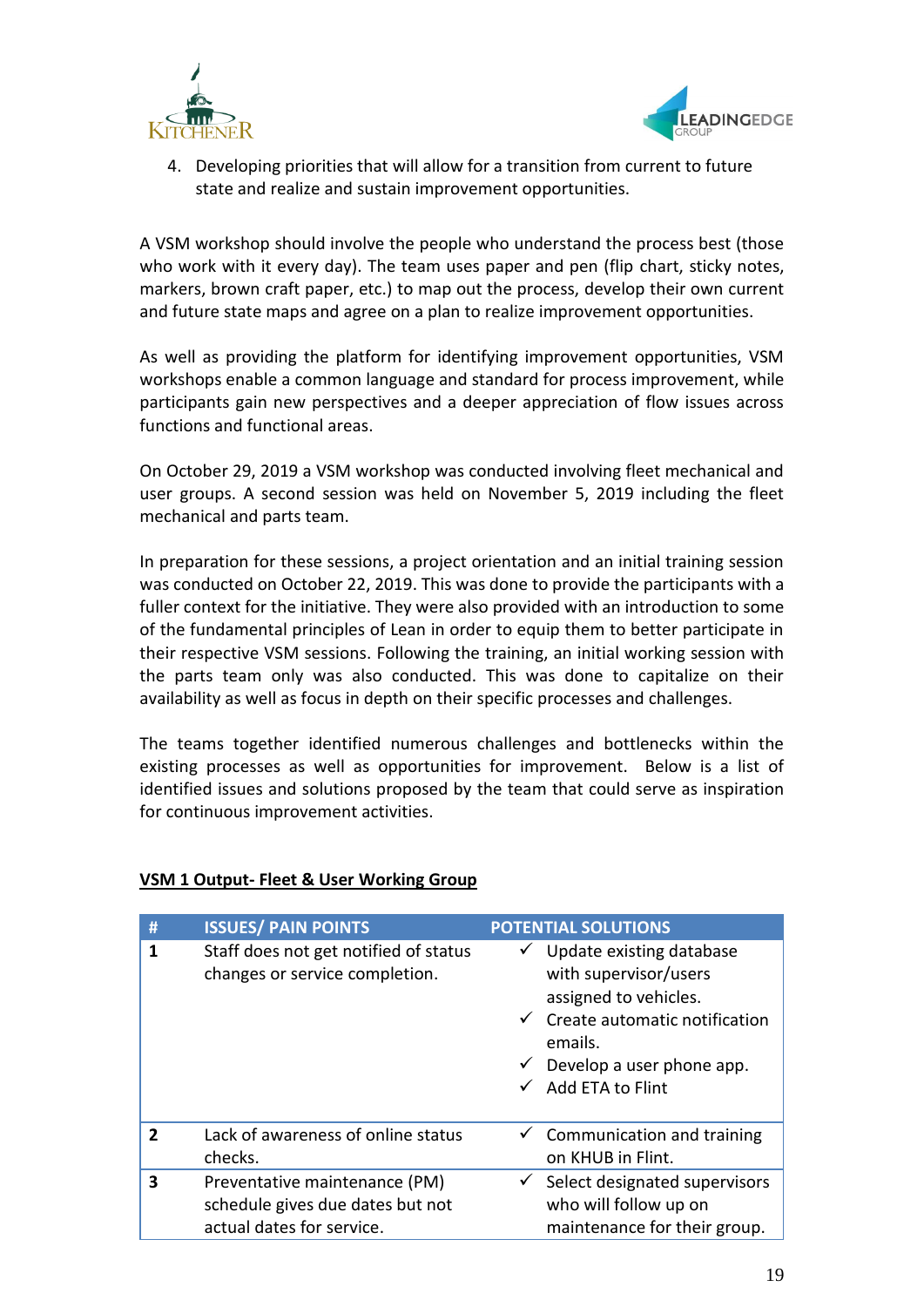



| 4  | Some users have difficulty<br>scheduling ahead for PM.                                                                            | $\checkmark$ | Have point person above<br>contact Fleet to schedule.                                                                                                                                                                                                                                     |
|----|-----------------------------------------------------------------------------------------------------------------------------------|--------------|-------------------------------------------------------------------------------------------------------------------------------------------------------------------------------------------------------------------------------------------------------------------------------------------|
| 5  | Replacement vehicles often<br>unavailable.                                                                                        |              | $\checkmark$ Create a fleet pool of vehicles<br>as spares for "some classes"<br>of vehicles<br>maintenance/repairs with<br>check in and out policy like<br>car rentals.                                                                                                                   |
| 6  | Unreported defects are<br>accumulated and discovered<br>during maintenance resulting in<br>longer downtimes.                      | $\checkmark$ | Reinforce duty to report.                                                                                                                                                                                                                                                                 |
| 7  | Unrealistic user expectations for<br>when all of a particular group can<br>have maintenance done.                                 |              | $\checkmark$ Notify users of number of<br>days required for each class<br>of vehicle or equipment<br>setting expectations.                                                                                                                                                                |
| 8  | Maintenance notifications are<br>delayed in delivery resulting in<br>short lead times for the work to be<br>done e.g. $<$ 24 hrs. |              | $\checkmark$ Send notification to<br>supervisors or users not<br>admins.<br>$\checkmark$ Select designated supervisors<br>who will follow up on<br>maintenance for their group.                                                                                                           |
| 9  | Vehicles are taken by Fleet for<br>maintenance and users are<br>unaware.                                                          | $\checkmark$ | Give third party providers<br>better guidance on which<br>vehicles in the yard are to be<br>taken for maintenance.<br>$\checkmark$ Online look up screen near<br>board with keys - in case<br>fleet has the vehicle.<br>$\checkmark$ Flag vehicles in system as to<br>which area owns it. |
| 10 | Supervisors are unaware of issues<br>known to the users.                                                                          | $\checkmark$ | Provide refresher to users on<br>their reporting<br>responsibilities.                                                                                                                                                                                                                     |
| 11 | Lack of clarity around when to<br>repair vs replace small ticket items.                                                           | ✓            | Provide refresher to techs on<br>policy.                                                                                                                                                                                                                                                  |
| 12 | Repairs reported in bulk at the<br>start of day and not at end of day.                                                            | $\checkmark$ | Instruct operators to drop off<br>DVIR or call in to supervisor<br>real time.                                                                                                                                                                                                             |
| 13 | Delay between when a defect is<br>noticed and when it is reported.                                                                | $\checkmark$ | Instruct operators to drop off<br>DVIR or call in to supervisor<br>real time.                                                                                                                                                                                                             |
| 14 | Difficult for users to deliver vehicle<br>to offsite shop for repairs.                                                            | $\checkmark$ | Borrow other operations staff<br>for vehicle shuttling.                                                                                                                                                                                                                                   |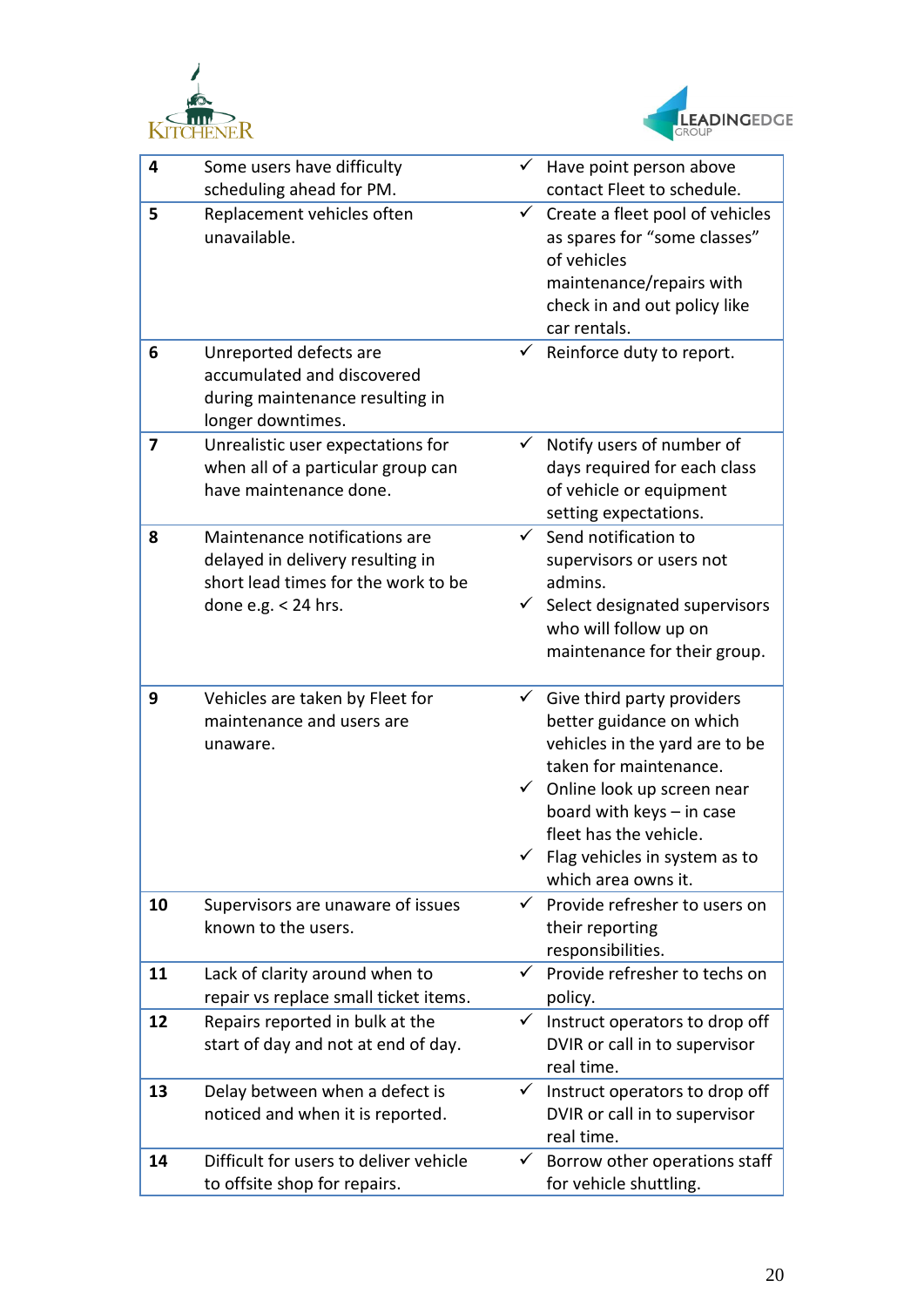



| 15 | Lack of understanding of budget /    |              | Book training session.         |
|----|--------------------------------------|--------------|--------------------------------|
|    | operational cost recovery.           |              |                                |
| 16 | Users unable to access the fluid     |              | Review process for tire        |
|    | distribution system for washer       |              | pressure and fluids/user       |
|    | fluids (air in tires).               |              | access to system.              |
| 17 | Lack of weekend coverage for         | ✓            | Develop process for snow       |
|    | snow events and fleet unaware of     |              | loading.                       |
|    | special needs ahead of time.         |              | Notification for snow events   |
|    |                                      |              | for fleet and parts staff      |
|    |                                      | $\checkmark$ | Review of Fleet winter shifts  |
|    |                                      |              | when operators working         |
|    |                                      |              | 24/7.                          |
| 18 | Complexity of special vehicles.      | $\checkmark$ | Standardization of fleet       |
|    |                                      |              | equipment where possible.      |
|    |                                      | $\checkmark$ |                                |
| 19 | Unnecessary repairs due to misuse    |              | Have supervisors/managers      |
|    | of vehicles and damage.              |              | revisit policies with users.   |
| 20 | Lack of cleanliness of vehicles - no | $\checkmark$ | Have supervisors/mangers       |
|    | set expectations.                    |              | revisit policies with users.   |
| 21 | Fleet is burdened with vehicle       |              | Have users put on and take     |
|    | preparation that users did           |              | off accessories themselves     |
|    | historically.                        |              | instead of Fleet.              |
| 22 | Vehicles/ equipment have been        | $\checkmark$ | Create a report of jobs done   |
|    | repaired but not collected.          |              | and not collected or no longer |
|    |                                      |              | need to be done.               |
| 23 | Difficulty in finding status on      | ✓            | Greater search functionality   |
|    | specific vehicles.                   |              | in KHUB.                       |
|    |                                      |              |                                |

**Table 6: Issue and solutions developed in by the User – Fleet Working Group.**

# **VSM 2 Output- Fleet & Parts Groups**

| # | <b>ISSUES/ PAIN POINTS</b>                        | <b>POTENTIAL SOLUTIONS</b>                                                                                                                                                                                                                                                                                           |
|---|---------------------------------------------------|----------------------------------------------------------------------------------------------------------------------------------------------------------------------------------------------------------------------------------------------------------------------------------------------------------------------|
| 1 | Inconsistent part names -<br>Vendor/Fleet/Stores. | Institute PDI (Pre-Delivery<br>$\checkmark$<br>Inspection); IR (Inventory<br>Request) Form update to<br>parts division.<br>$\checkmark$ Create a new vehicle IR<br>Form.<br>$\checkmark$ Create forms to be used to<br>notify stockroom when<br>vehicle no longer in use.<br>Use parts numbers where<br>$\checkmark$ |
|   |                                                   | possible.                                                                                                                                                                                                                                                                                                            |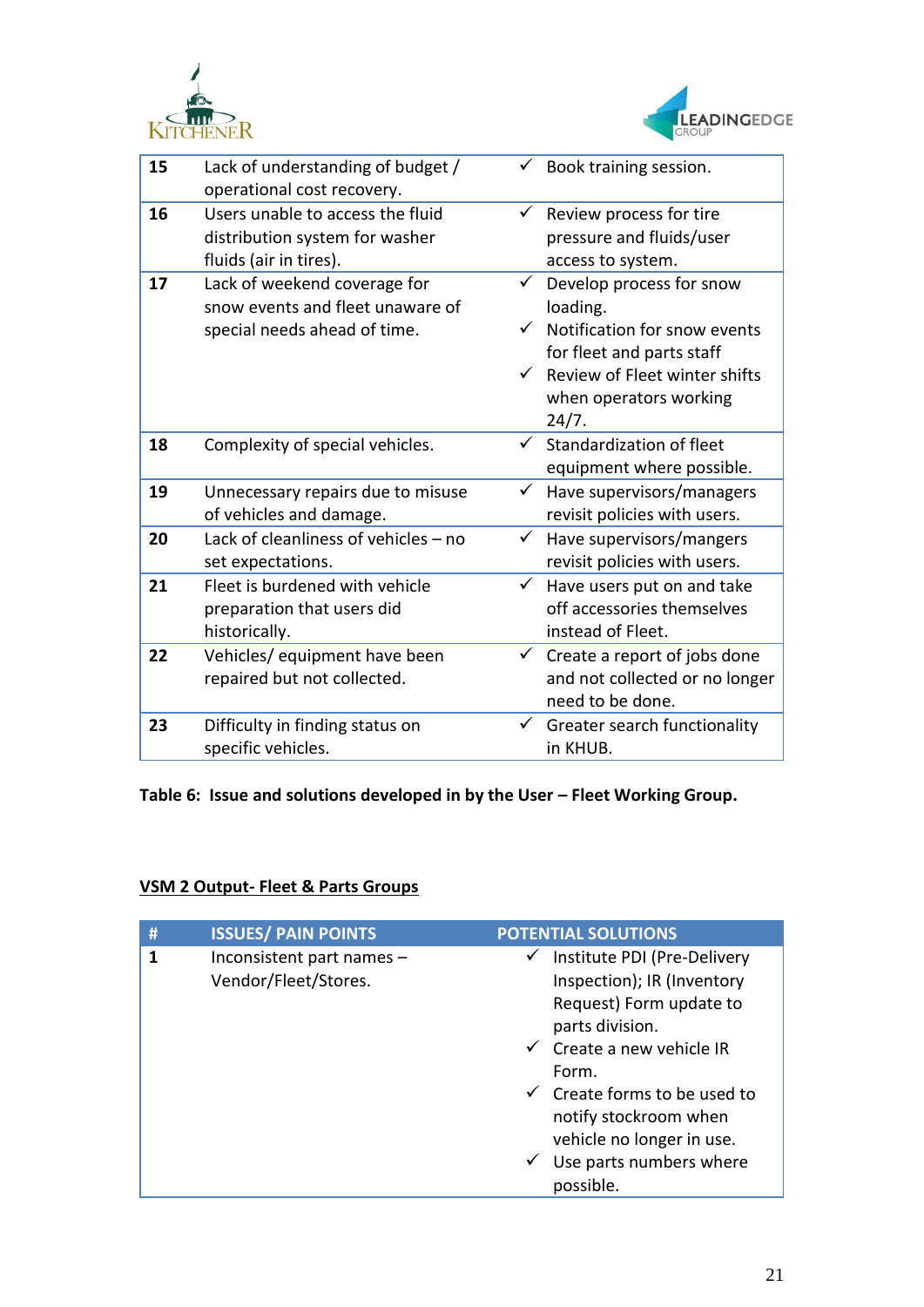



| $\overline{2}$          | Vehicle info missing/incorrect in  |              | $\checkmark$ Clean up of system info.      |
|-------------------------|------------------------------------|--------------|--------------------------------------------|
|                         | system.                            |              | Tech provide part number                   |
|                         |                                    |              | where possible.                            |
| 3                       | PDI info not updated for new       | ✓            | Assign a specific                          |
|                         | vehicles.                          |              | responsibility for ongoing                 |
|                         |                                    |              | updates of PDI information.                |
|                         |                                    | $\checkmark$ | Clean up exiting Flint data.               |
| 4                       | Techs spend too much time at       |              | Tech brings actual part,                   |
|                         | parts counter.                     |              | pictures.                                  |
|                         |                                    | ✓            | Regular maintenance - Tech                 |
|                         |                                    |              | places request, then go to                 |
|                         |                                    |              | start the job, bring a list.               |
|                         |                                    |              | $\checkmark$ User training on Flint parts  |
|                         |                                    |              | request function for both                  |
|                         |                                    |              | parts and fleet staff.                     |
|                         |                                    |              | $\checkmark$ Add online chat App.          |
|                         |                                    |              | $\checkmark$ Pre-pick special order parts; |
|                         |                                    |              | fleet brings over tickets in               |
|                         |                                    |              | advance.                                   |
|                         |                                    |              | $\checkmark$ Phone headsets for parts      |
|                         |                                    |              | team.                                      |
|                         |                                    | $\checkmark$ | Techs pick up their own non-               |
|                         |                                    |              | stock parts based on their                 |
|                         |                                    |              | tickets - leave paperwork                  |
|                         |                                    |              | with parts team.                           |
| 5                       | Techs not receptive to suggestions |              | Updating meetings with                     |
|                         | for complementary parts.           |              | fleet/parts frontline staff.               |
| 6                       | Min/Max not updated based on       | ✓            | Updating meetings with                     |
|                         | usage.                             |              | fleet/parts frontline staff.               |
| $\overline{\mathbf{z}}$ | Manual paper-based ETA updates.    |              | $\checkmark$ Investigate systems solution  |
|                         |                                    |              | e.g., a data pull from SAP,                |
|                         |                                    |              | Flint.                                     |
|                         |                                    |              | $\checkmark$ Implement a dedicated         |
|                         |                                    |              | inventory management                       |
|                         |                                    |              | system.                                    |
|                         |                                    |              | $\checkmark$ Parts would update from       |
|                         |                                    |              | default 1-day.                             |
| 8                       | Manual checks for status of        |              | White board or TV Screens                  |
|                         | ordered parts - done               |              | to update ETA's.                           |
|                         | inconsistently.                    |              | Long term, investigate                     |
|                         |                                    |              | integrated system                          |
|                         |                                    |              | functionality.                             |
| 9                       |                                    | $\checkmark$ |                                            |
|                         | Manual parts receiving process.    |              | Automated parts receiving.                 |
|                         |                                    |              | (IT Systems)                               |
| 10                      | Physical number of parts on the    | $\checkmark$ | Techs pick up their own non-               |
|                         | shelf doesn't match the system.    |              | stock parts based on their                 |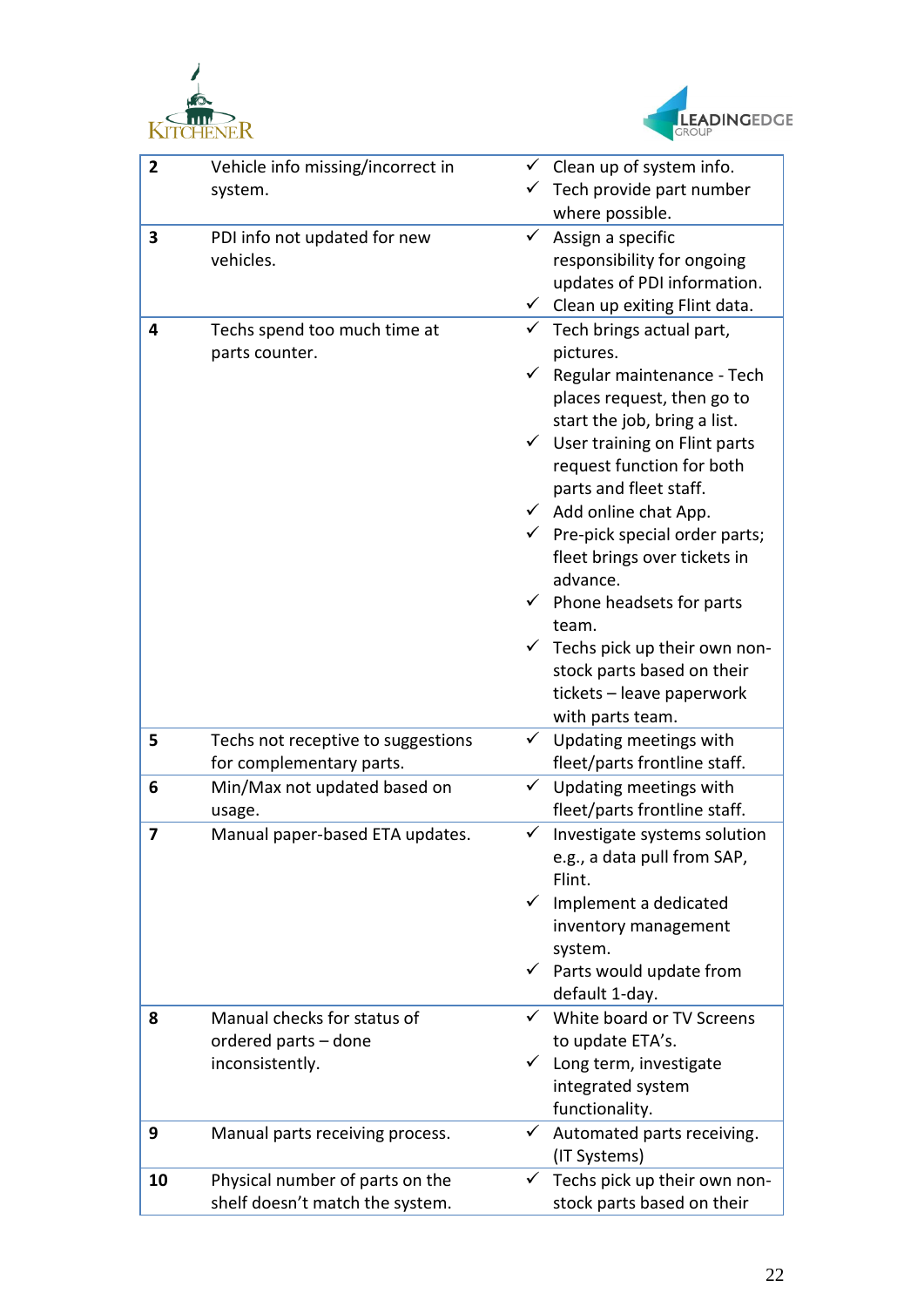



|    |                                       |              | tickets - leave paperwork                |
|----|---------------------------------------|--------------|------------------------------------------|
|    |                                       |              | with parts team.                         |
| 11 | Items not scanned out.                | $\checkmark$ | Training to reinforce use of             |
|    |                                       |              | gun when picking.                        |
|    |                                       |              | $\checkmark$ More regular cycle counts.  |
|    |                                       |              | $\checkmark$ Correct inventory at time   |
|    |                                       |              | when last item is taken.                 |
| 12 | Difficult to pull systems data - SAP, | $\checkmark$ | Inventory management/                    |
|    | Flint, KPI, fill rates.               |              | Reporting System.                        |
| 13 | Chasing Users because PM not          | $\checkmark$ | Planning/Communication                   |
|    | scheduled.                            |              | with users to provide                    |
|    |                                       |              | visibility to parts team.                |
| 14 | Lack of user accountability for PM.   |              | $\checkmark$ Planning/Communication      |
|    |                                       |              | with users.                              |
| 15 | Gaps in proactive communication       | $\checkmark$ | Status updates to user with              |
|    | on critical vehicles.                 |              | ETA's.                                   |
|    |                                       |              | $\checkmark$ Add Tech time to parts ETA. |
|    |                                       |              | Prioritize 5-10% critical                |
|    |                                       |              | items.                                   |
|    |                                       | ✓            | Add to Flint/K HUB.                      |
| 16 | Contracts create quality issue from   | $\checkmark$ | Include Fleet & stock with               |
|    | cheapest suppliers.                   |              | contracting process.                     |
|    |                                       |              | Formalize component                      |
|    |                                       |              | warranty process.                        |

**Table 7: Issue and solutions developed in by the Fleet – Parts Working Group.**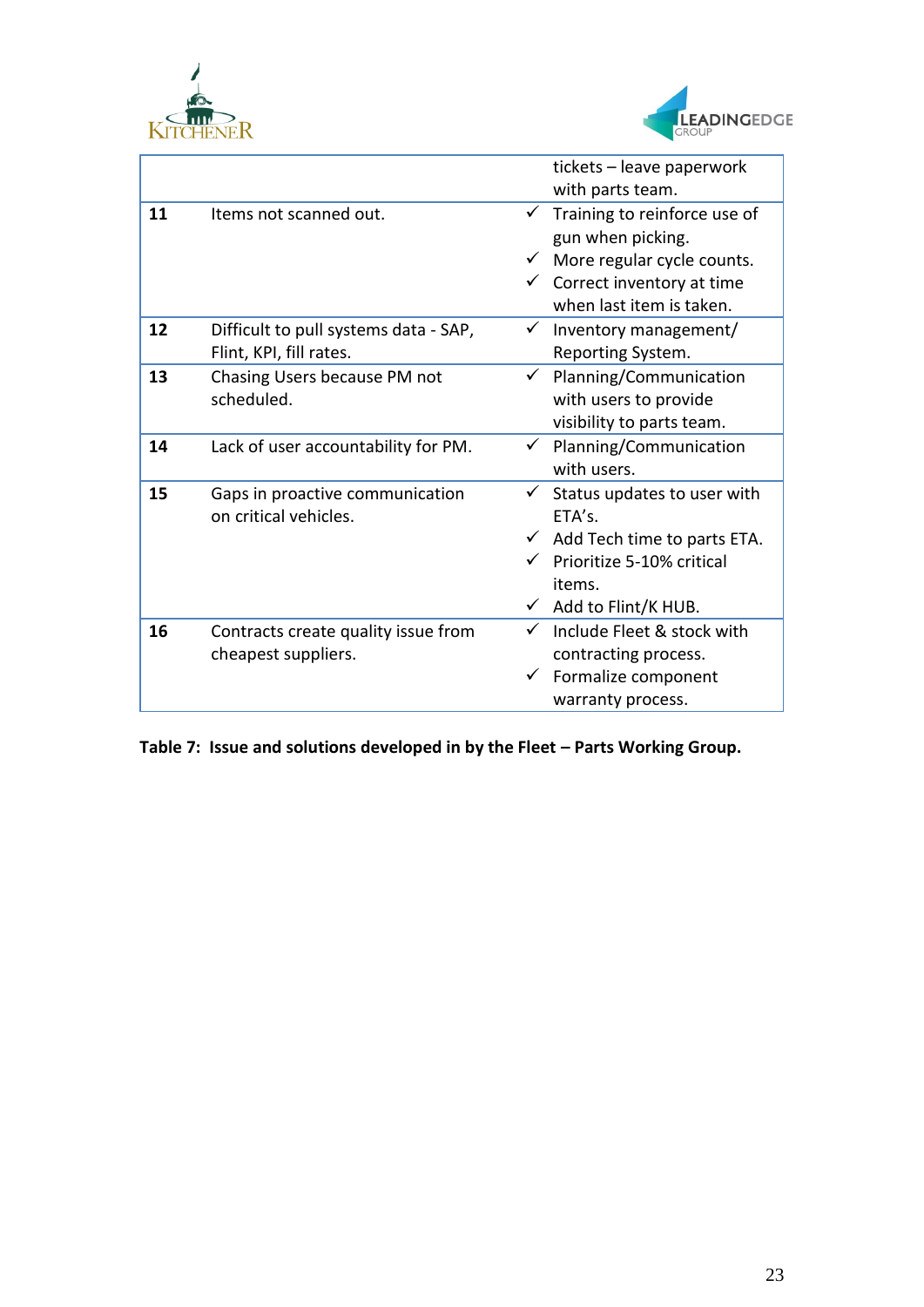



# <span id="page-24-0"></span>**7. Challenges Encountered**

Any engagement such as this will encounter challenges along the way. Some of the specific challenges encountered included the following:

- Difficulty in quantifying the relative impact of various root causes within the parts management cycle due to lack of system reporting capability.
- Systems limitations included lack of information on fill rates and order fulfilment cycle times.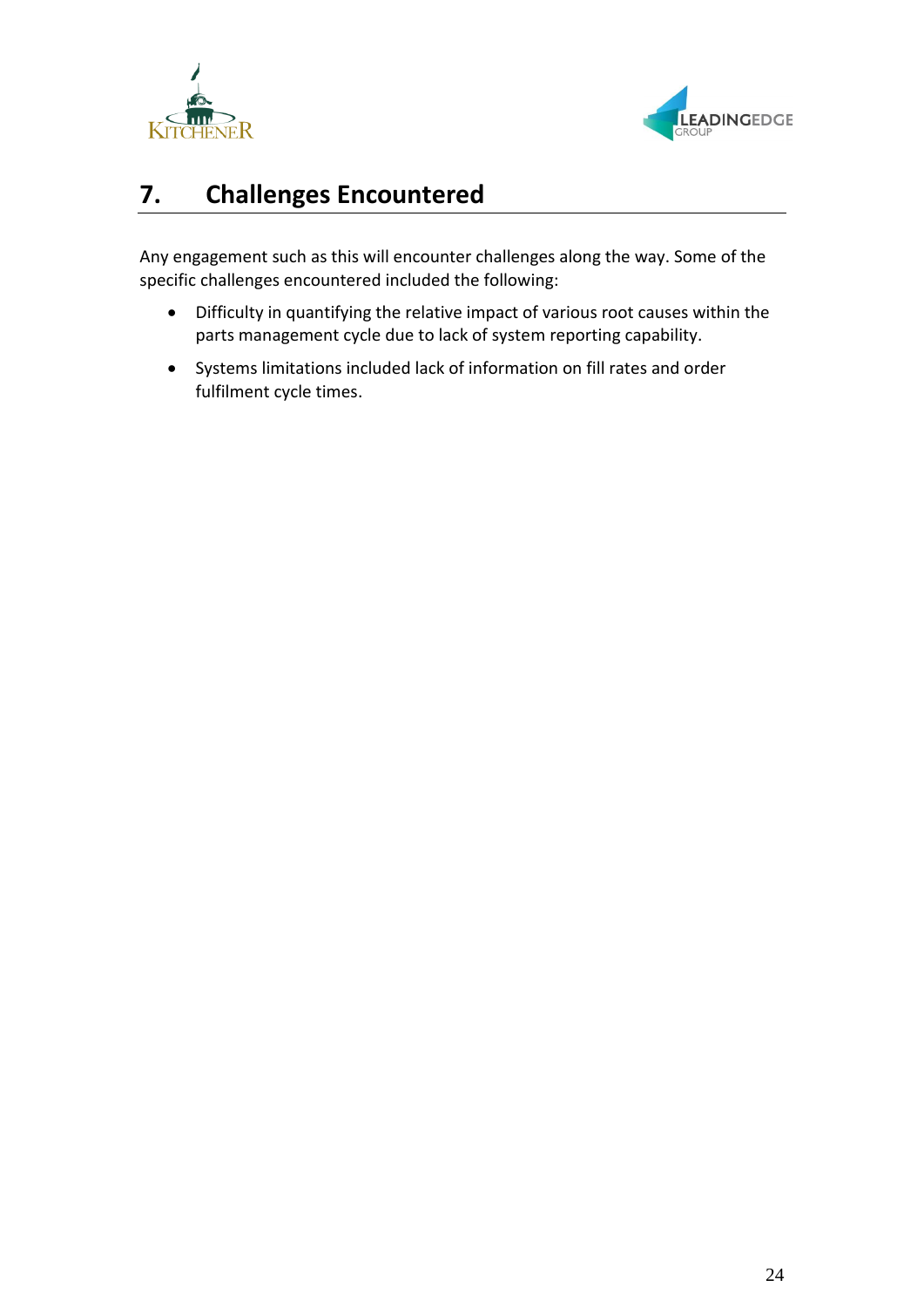



# <span id="page-25-0"></span>**8. Analysis and Recommendations**

While the Fleet team does provide a valued service to the various user groups, there are opportunities to enhance both the actual level of service delivered as well as overall customer satisfaction. The key areas of focus to achieve these improvements centre around improving parts delivery, scheduling maintenance and stakeholder communication and engagement.

With vehicles being out of service for preventative maintenance being the leading driver of downtime, there are opportunities for greater communication and dialogue between Fleet and users to bridge this gap. Improved data quality in the system will also be an enabler in this respect. Assigning appropriate responsibility for the vehicles as well as emailing the appropriate individuals will reduce the delays in notifications getting to the correct individual.

While fleet users may have operational constraints that may hinder their ability to comply with preventative maintenance scheduling at times, the lack of a formal system of communication and notifications on status changes creates difficulty for all concerned. In addition, the paper-based system and over-processing results in poor communication and frustration for both fleet users and fleet management. Automated updates and proactive status change notifications would be very helpful in improving compliance and improving cross-functional collaboration.

While email is often the default mode of communication, there are opportunities to leverage broader communication strategies to enhance user engagement. These could involve developing shared metrics with user groups' input to ensure that information presented at Fleet-User meetings is mutually beneficial for both broad stakeholder groups at the table. This could also extend to collaboration on the actual agendas to ensure that relevant issues from both sides are tabled. The Fleet team has a solid track record of delivering service from a technical perspective, however providing soft skills training could complement their expertise and lead to broader stakeholder satisfaction across the user groups.

The stockroom team, while quite conscientious and caring about the value they bring to the organization, needs to be refocused on the priority of improving parts delivery times. This involves providing them with a robust IT system with well documented parts information in order to reduce reliance on memory. This system will also need to incorporate the tools and reporting required to drive good inventory management including monitoring vendor performance.

The ability to monitor fill rates and PO turnaround times will be vital for good inventory management. In addition to systems enhancements, there needs to be added collaboration with Fleet Mechanical to more quickly identify the correct parts, including providing pictures or the actual part as well as part numbers where available. This will enhance efficiency as well as reduce instances of incorrectly ordered parts.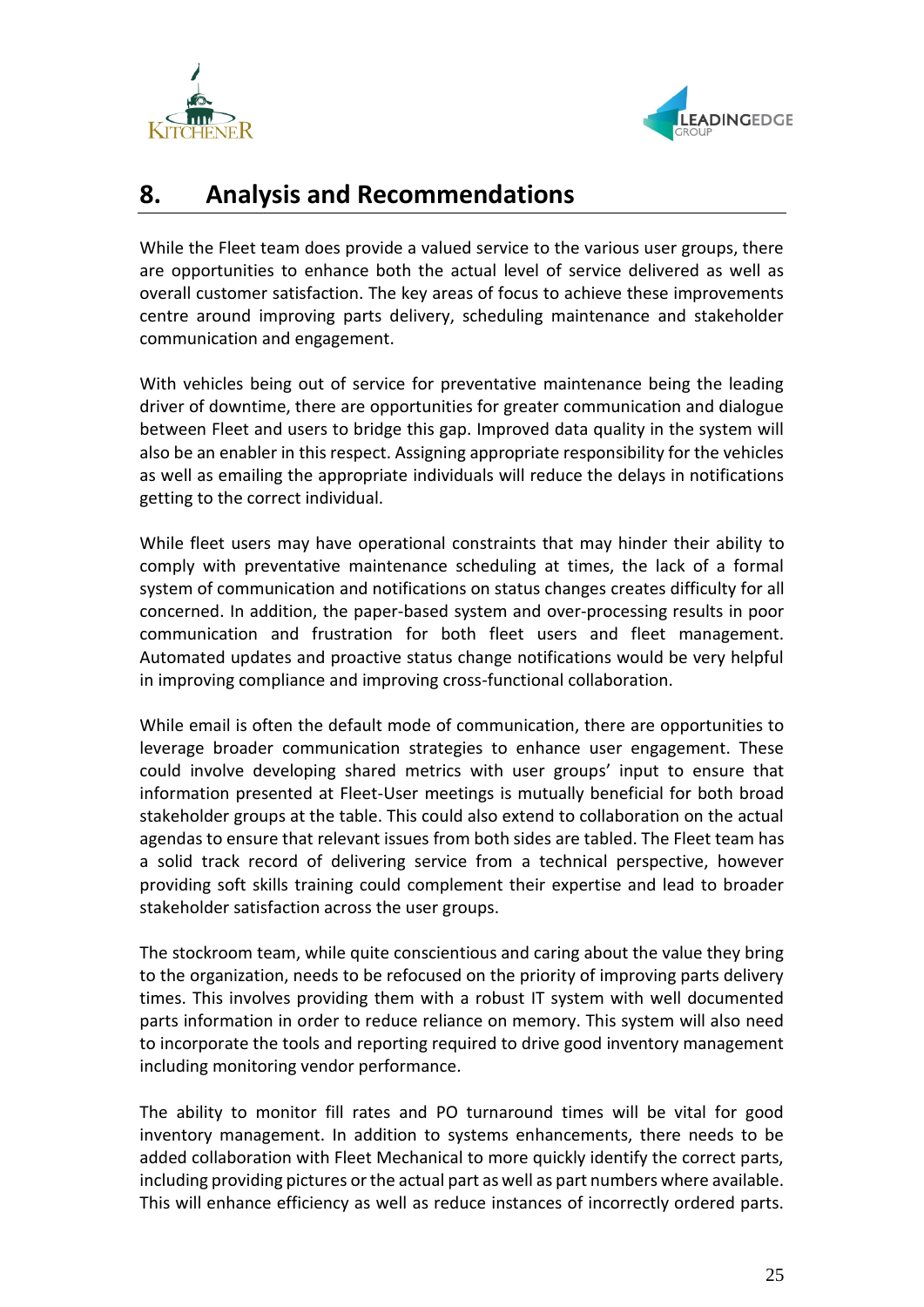



Fleet's input will also be vital in an ongoing manner to aid stocking decisions and updating items no longer needed.

Also, clearer guidelines on purchasing decisions need to be provided to the stockroom to minimize the time spent calling around to place orders. Time freed up from placing special orders can then be reinvested in updating system parameters such as min-max including seasonality. This will make the system's recommendations for order quantities more reliable and further reduce the time taken for placing orders.

In addition to the broader themes for improvement identified, a number of specific areas of process wastes are outlined below:

| <b>Waste Type</b>           | <b>Process</b>                                   |
|-----------------------------|--------------------------------------------------|
| <b>Defects</b>              | $\checkmark$<br>Incorrect part being ordered.    |
|                             | Insufficient information given to<br>✓           |
|                             | accurately diagnose a repair issue.              |
| Over-production             | Multiple pieces of paper being<br>$\checkmark$   |
|                             | handed off throughout the repair<br>cycle.       |
| Waiting                     | $\checkmark$ Waiting for DVIR reports to be      |
|                             | turned in.                                       |
|                             | Waiting for ordered parts to                     |
|                             | arrive.                                          |
| Non-utilized skills         | $\checkmark$ Technicians spending time away      |
|                             | from service tasks in order to help              |
|                             | identify parts.                                  |
| Transportation              | Fleet tracking down vehicles for<br>$\checkmark$ |
|                             | PM as they have not been turned                  |
|                             | in on time.                                      |
| Inventory                   | Items ordered into stock and then                |
|                             | sitting unused for extended                      |
|                             | periods of time.                                 |
| Movement                    | $\checkmark$ Technicians and stockroom           |
|                             | attendants walking between each                  |
|                             | other's work areas in the process                |
|                             | of identifying parts.                            |
| <b>Excessive processing</b> | $\checkmark$<br>Time spent shopping around for   |
|                             | multiple vendors before placing                  |
|                             | parts order.                                     |
|                             | Multiple handoffs between staff                  |
|                             | when PM schedule published.                      |

## **Table 8: Fleet repair/maintenance process waste examples**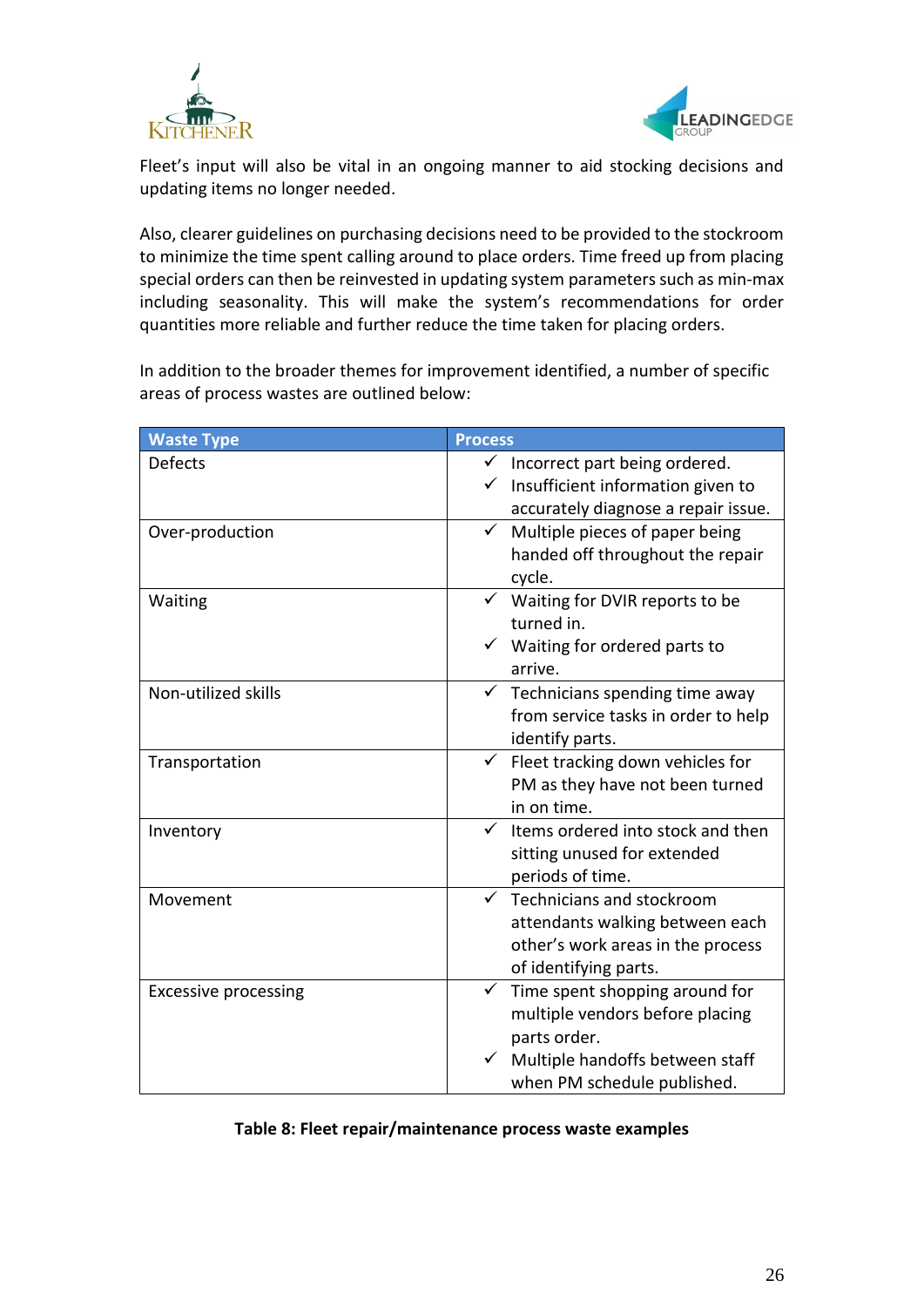



# **Summary of Recommendations**

## Parts Stockroom

- $\checkmark$  Fully described parts with associated part numbers in Flint would enable the technician to place orders ahead of time and arrive at the parts counter to retrieve them with minimal wait time.
- $\checkmark$  There are opportunities to better leverage the system functionality to place orders. This would involve validating the min-max settings so that SAP recommended orders could be placed with minimal manual intervention. This process would also involve checks and balances for seasonality as parts consumption in many instances varies widely based on winter and summer activities.
- $\checkmark$  Fully completed documentation for parts requested by Fleet in the short term would also help speed the process of obtaining parts.
- $\checkmark$  Formal training for onboarding new parts stores attendants would be beneficial in enhancing the overall process efficiency.
- $\checkmark$  Pre-ordering items for preventative maintenance would also speed up the process as these are items that are more routinely used and would be stocked items rather than special orders. This would allow the technician to retrieve their parts with minimal waiting.
- $\checkmark$  Implementing vendor scoring with requirements for vendors to proactively provide status updates on ordered parts would benefit the entire process.
- $\checkmark$  It could be beneficial to institute a formal apprenticeship and certification program for stockroom attendants, such as the Ontario College of Trades program or the Red Seal Program offered by the Canadian Council of Directors of Apprenticeship.
- $\checkmark$  Providing Stores with downtime data by reason code could be very helpful in order to perform analysis as to which specific parts are leading to additional downtime.

## Fleet - Users

- Review weekly maintenance communication (PM & PMCVI Report) that is emailed to users to ensure accuracy in scheduling and investigate options for improving content to assist users in planning/scheduling maintenance of vehicles/equipment with Fleet for required maintenance activities.
- $\checkmark$  Creating an agenda on the standing Fleet-User Group meetings for addressing concerns from each team's perspective will go a long way to improve dialogue and enhance communication and issue resolution.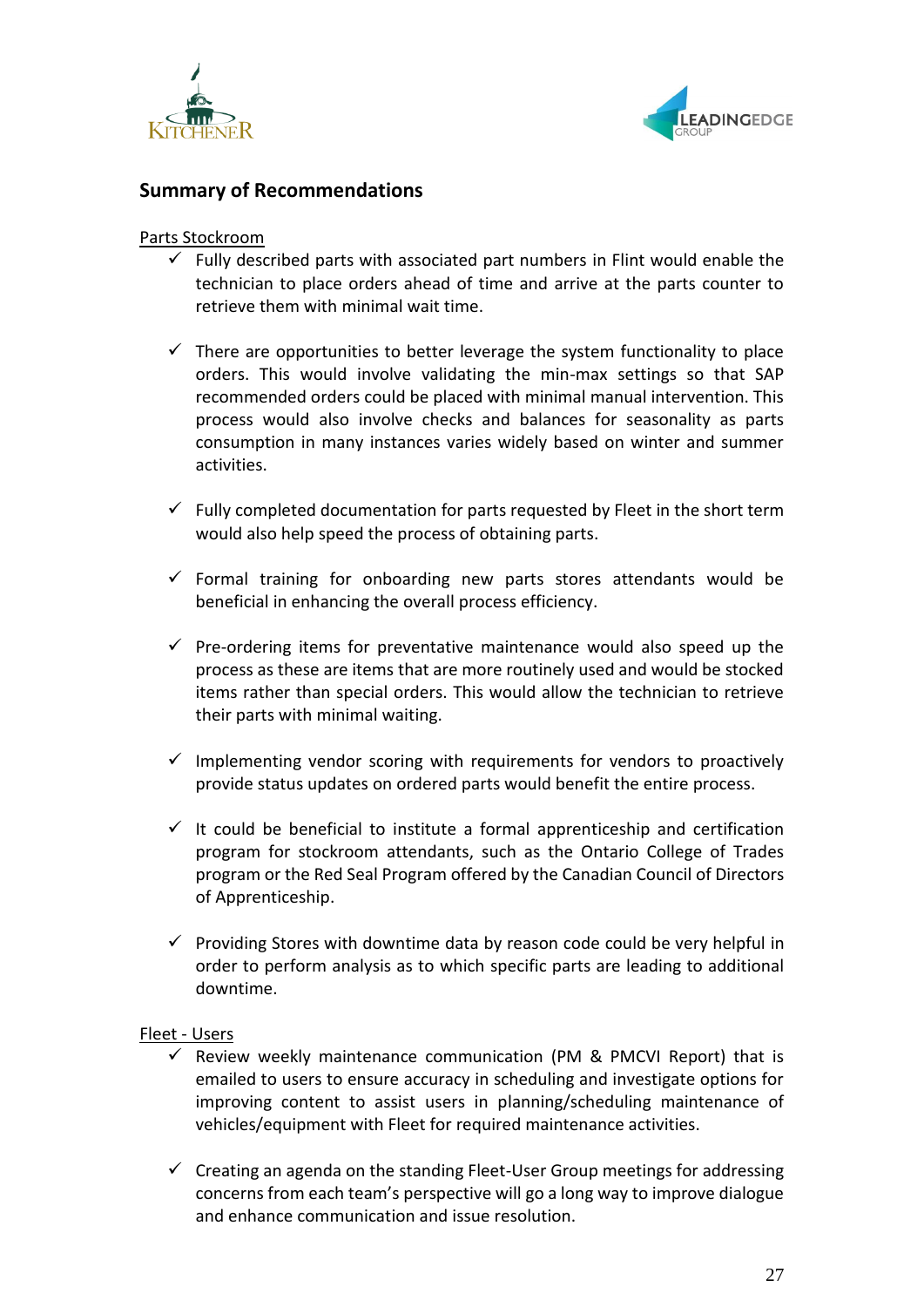



- $\checkmark$  Piloting of changes to vehicles in consultation with user groups will not only improve the successful outcomes but also engage key stakeholders and enhance dialogue and communication.
- $\checkmark$  The large volume of data being captured by the Fleet Planning team could be distilled into a specific set of key metrics mutually agreed upon with users. This could become a tool for enhancing engagement and participation in the monthly update meetings.
- $\checkmark$  Formalize the intake process including an assessment of the need for a replacement vehicle at the time of initial assessment as well as timelines for periodic status updates.
- $\checkmark$  Standardizing process for users to schedule maintenance ahead of time.
- $\checkmark$  Conducting a review of the current Fleet staff complement, including winter shift coverage, as well as pay structures would be helpful in addressing staffing issues.

## Policies & Practices

In addition to the specific activities listed above, it would be beneficial to review the current policies and processes in a number of areas. These include:

- $\checkmark$  A review of vehicles taken home should be undertaken to ensure on-call requirements and operational efficiencies are being realized and downtime minimized.
- $\checkmark$  Conducting an assessment of route planning and general utilization would be beneficial to minimizing excess travel and thereby reduce repair and maintenance requirements.
- $\checkmark$  Continued efforts in driver training and other measures to improve driver behaviours would help to reduce preventable collision and damage repairs which negatively impact downtime.

# **Long-term Recommendations**

The current IT systems are fragmented and rely heavily on manual intervention with information being passed along by paper. Updating databases with supervisor/users assigned to vehicles would also be a key enabler for improved notifications. In the longer term, it will be important to invest in systems enhancement and integration to eliminate most, if not all of the need for paper-based activities. This includes the ability to initiate repairs and maintenance as well as provide proactive status reports. This automation would extend to parts ordering, receiving and inventory reporting and management. A robust integrated system would also be designed to address the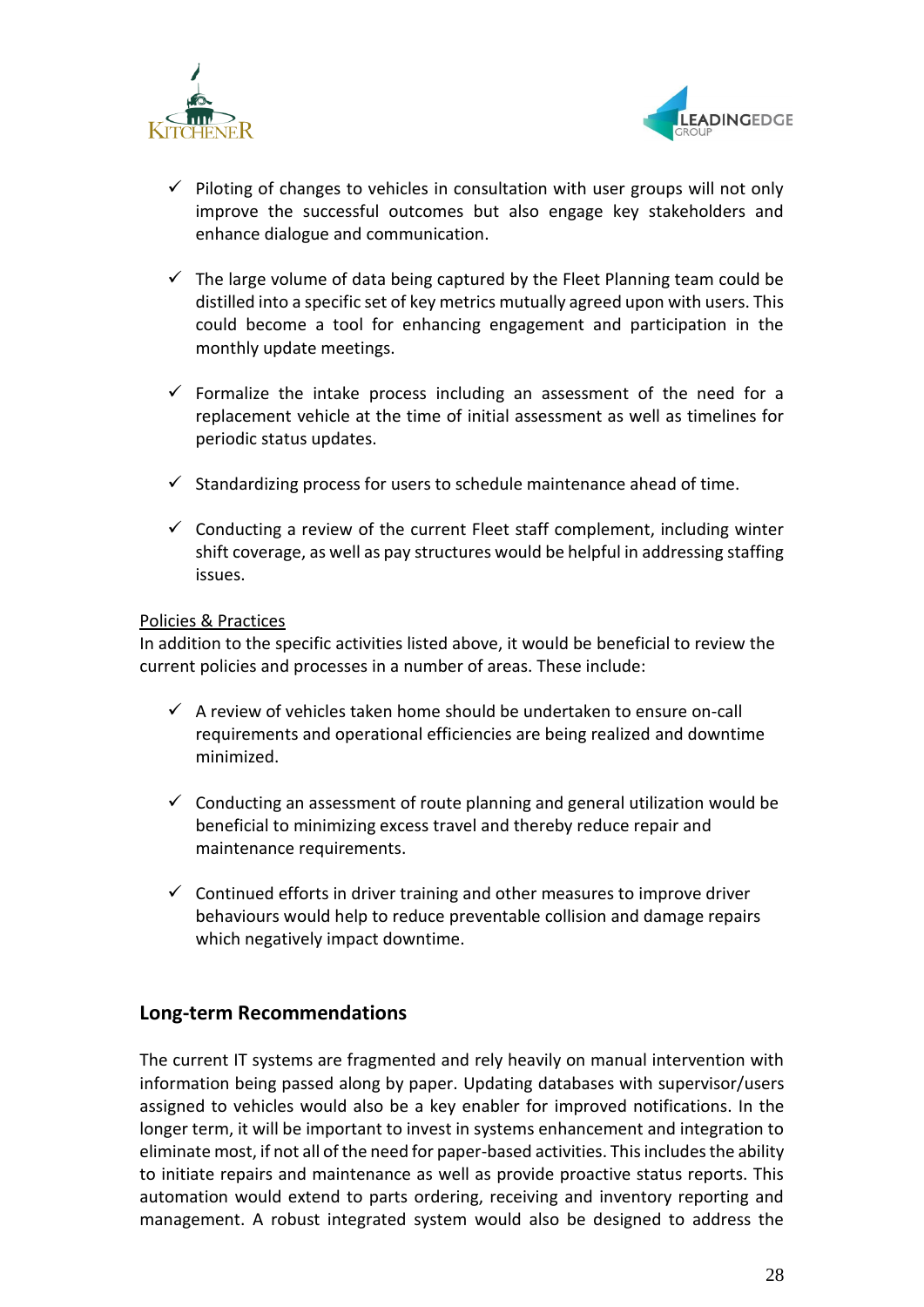



current unmet data needs as well deliver value-added reporting including relevant KPIs.

While vehicle acquisition was out of scope for this initiative, there is also an opportunity to evaluate incorporating stockroom, Fleet Mechanical and user feedback in the procurement decisions. While the immediate cost of vehicle acquisition is a key parameter, there may be opportunities to contrast this with the cost of complexity associated with managing a wide range of suppliers and vehicle makes and models. Managing seasonal changeovers is another out of scope area that could be the subject of a future initiative.

# **Short-term Recommendations**

- $\checkmark$  Institute PDI (Pre-Delivery Inspection) and IR (Inventory Request) Form update to parts division.
- $\checkmark$  Assign a specific responsibility for ongoing updates of PDI information.
- $\checkmark$  Implement user training on Flint parts request function for both stockroom and Fleet staff.
- $\checkmark$  Institute ongoing updating meetings with Fleet/Parts frontline staff.
- $\checkmark$  Initiate KPIs that can be supported by current manual processes with the aid of spreadsheets.
- $\checkmark$  Deliver communication and training on KHUB in Flint.
- $\checkmark$  Select designated supervisors who will follow up on maintenance for their group.
- $\checkmark$  Reinstate the priority system for parts orders, including whether the vehicle is operable or not as well as user needs and priority.

## **Additional Opportunities for Stockroom Consideration**

- ✓ **Alignment on metrics for Fleet and stockroom**
- ✓ **Standard descriptions for parts**
- ✓ **Eliminate obsolete items**
- ✓ **Increased cycle counts**
- ✓ **Reinforce process to scan items taken from the shelf**
- ✓ **Periodic reviews of stocked parts with Fleet input**
- ✓ **Create alerts in Flint from technician to begin parts search**
- ✓ **Fleet picks parts themselves from a designated area for non stock parts**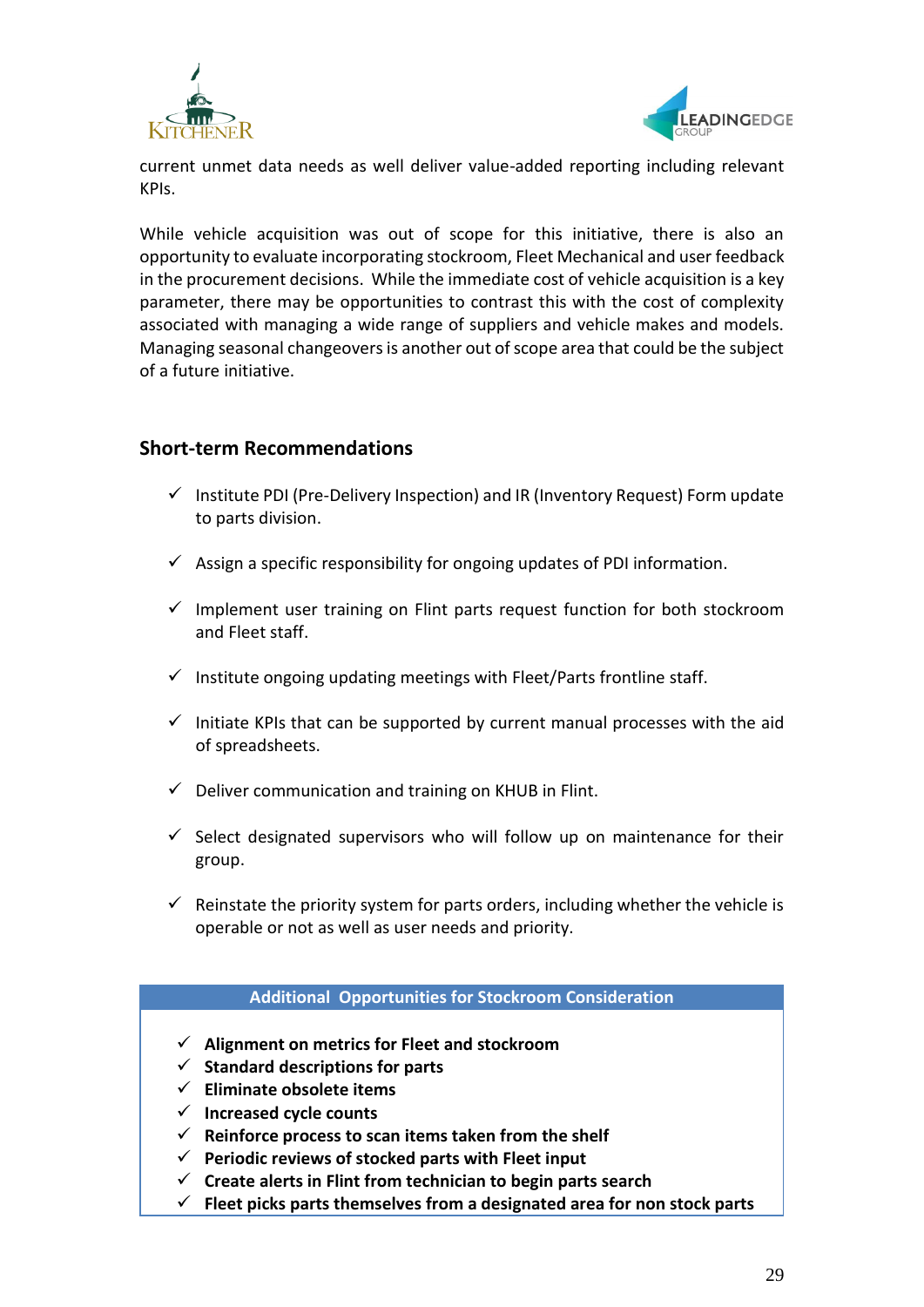



- ✓ **Set flags for off season ordering, so that items do not sit for extended periods**
- ✓ **Set expectations around dealer or aftermarket parts.**

**Table 9: Opportunities to enhance the Stockroom operations**

# **BENEFIT CALCULATIONS**

## **I. Reducing Time at Parts Counter - Technician Productivity Savings**

| Category                                         | <b>Amount</b> |
|--------------------------------------------------|---------------|
| Time spent daily by Technicians at parts counter | 60 min /day   |
| <b>Productivity savings at 25%</b>               | 15 min/day    |
| Billable Technician days per year                | 181 days      |
| Annual productivity savings per Technician       | 45.25 hrs     |
| Number of Technician, Body Repair, and Welders   | 28            |
| <b>Annual Efficiency Gains</b>                   | 1,267 hrs     |
| <b>Fully Burdened Hourly Labour Rate</b>         | \$136.00      |
| <b>Annual Productivity Savings</b>               | \$172,312     |
|                                                  |               |

## **II. Downtime Reduction - Operator Productivity**

| No. of Vehicles with service delays Jan. to Sep. 2019 | 1,580       |
|-------------------------------------------------------|-------------|
| Annualized no. of vehicles with delays                | 2,107       |
| Average no. of days out of service                    | $2.28$ days |
| Reduction in downtime by 10%                          | 0.228days   |
| Increased vehicle availability per 8-hour day         | 1.8 hours   |
| <b>Annual productivity savings</b>                    | 3,792 hours |
| <b>Fully Burdened Hourly Labour Rate</b>              | $$50.00^2$  |
| <b>Annual Productivity Savings</b>                    | \$189,600   |

*( <sup>2</sup> Actual pay rates may be higher or lower than this estimated rate based on different pay rates in various operating areas as well as overhead cost recovery practices.)*

## **III.** Downtime Reduction – Asset Utilization

| <b>Fleet Uptime</b>                           | 96.46%       |
|-----------------------------------------------|--------------|
| <b>Fleet Downtime</b>                         | 3.54%        |
| <b>Purchase Value of Fleet Assets</b>         | \$53,727,610 |
| Fleet assets out of service at any given time | \$1,901,950  |
| <b>Reduction in downtime by</b>               | 10%          |
| Increase in daily Fleet asset availability    | \$190,195    |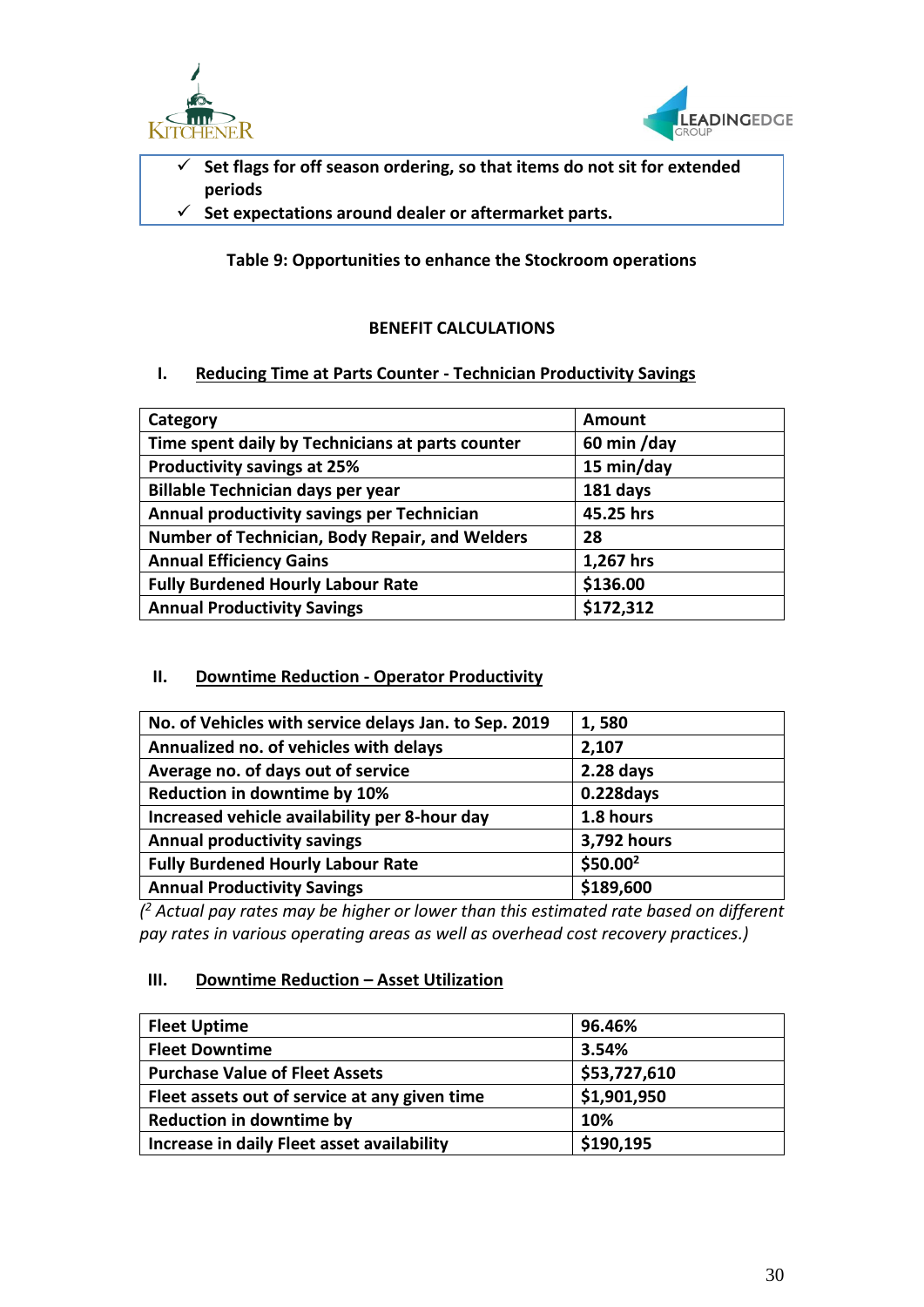



# <span id="page-31-0"></span>**9. Future Challenges and Opportunities**

Specific process issues and challenges were identified through interviews and from Value Stream Mapping participants. Many of these have been associated with specific countermeasures to mitigate or eliminate the associated challenges. In order to implement positive changes and maintain the gains, disciplined project management best practices will have to be adopted, supported by ongoing monitoring and oversight from designated process owners.

In addition, there has been a recurring theme centred on the softer issues of culture, communication and engagement. It has been said that "the hard stuff is easy and the soft stuff is hard". That said, changes to culture can be quite challenging at best and require commitment and cooperation from all involved. However, the investment of time and effort required to create a more collaborative and cooperative culture, will not only reduce the barriers created by functional silos but will also enhance tangible operational metrics such as downtime.

There is good reason for optimism that the improvement efforts will pay off as there is a renewed sense of cooperation between the various stakeholder groups. This is exemplified by a recognition by users that they can do more to help Fleet in order to help themselves and their willingness to become more actively engaged in the process.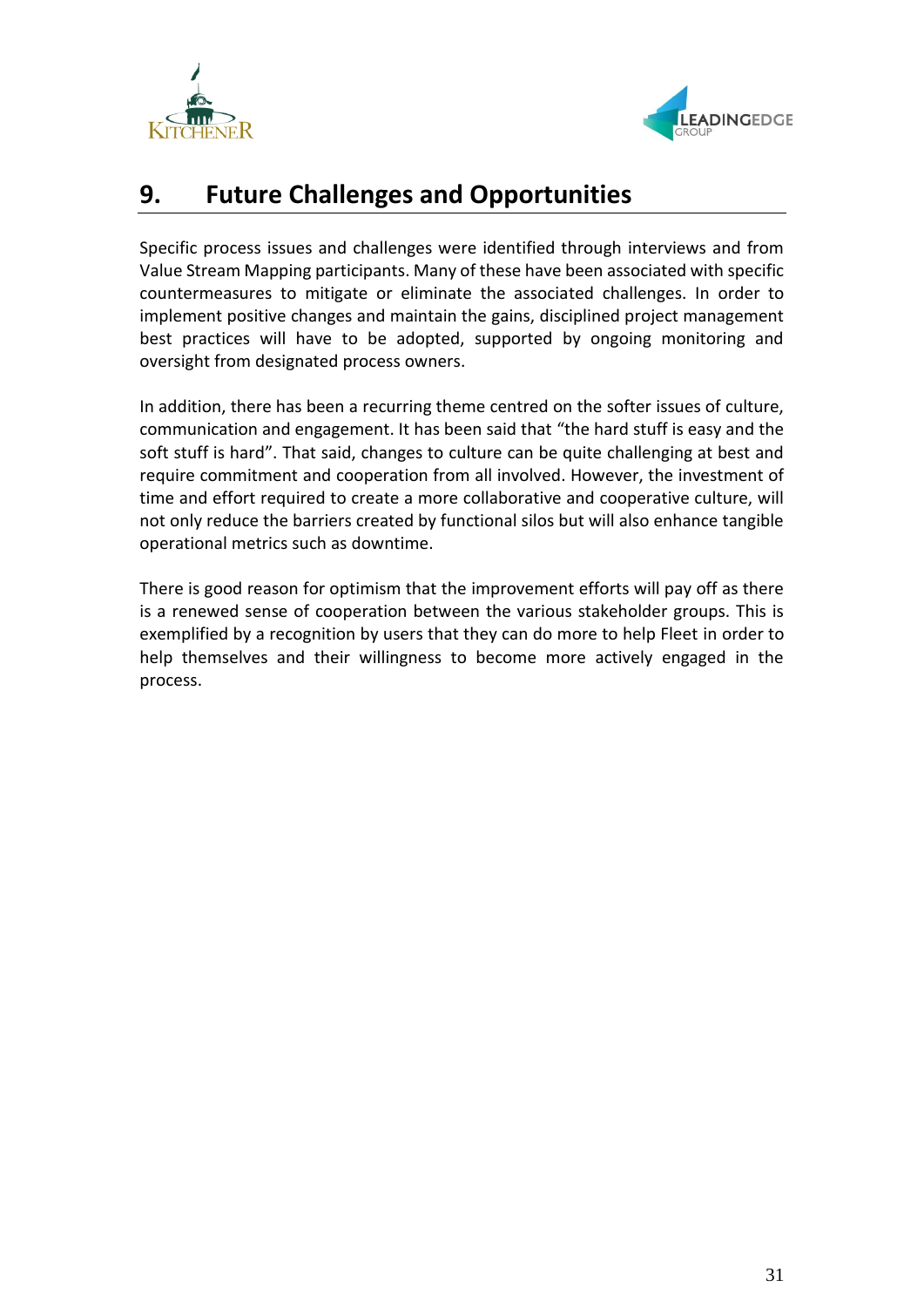



# <span id="page-32-0"></span>**10. Appendices**

# **Appendix 1: Fleet Repairs & Maintenance Intake Current State Maps**

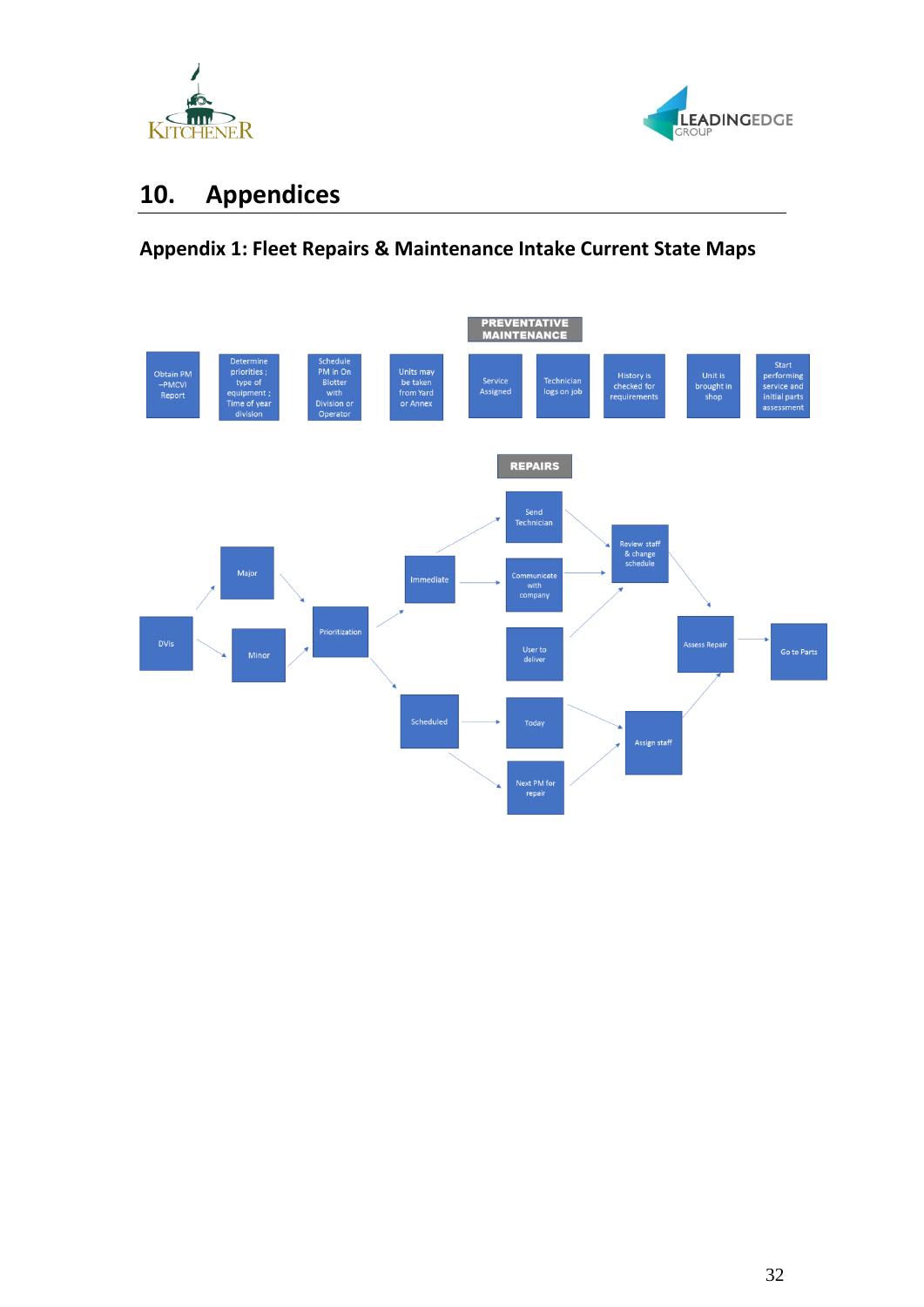



# **Appendix 2: Stockroom Stock & Non-stock Parts Current State Maps**

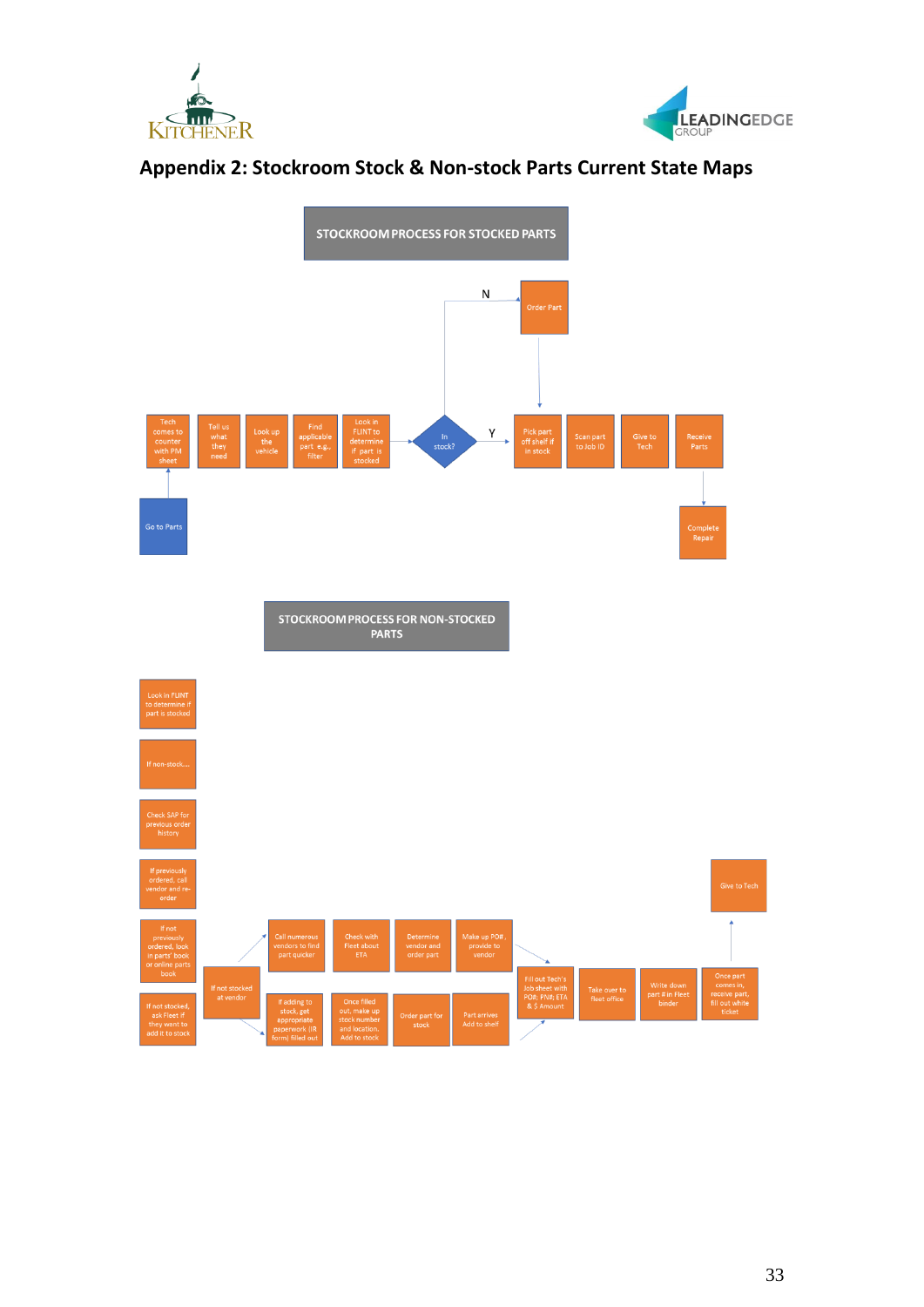



# **Appendix 3: Activities undertaken after the Working Group meetings:**

- 1. A methodology for measuring accurate parts lead-times is currently under development. Some additional steps to be taken include:
	- a. Creating a report to make this data easily extractable
	- b. Breaking down the data by supplier, setting targets, measuring against them and providing feedback and/or need for corrective actions to our suppliers.
	- c. Setting expectations across the supplier base.
- 2. A new non-stock ("special order") inventory tool is in the late stages of development based on ideas that were raised during this project.
	- a. The programming has been completed
	- b. Testing and procedure creation have started with a goal to go live the week of December 18<sup>th</sup>.
	- c. This new tool will move the manual paper-based process for special order parts into an electronic tracking tool that provides several benefits:
		- i. Allows fleet staff (any fleet member with a computer) to see a live listing showing the ETA / delivery date of each noninventory part they have ordered
		- ii. "Macro buttons" are at the top of the page to allow quick filtering to only show desired information
		- iii. Removes the need for stores staff to provide / maintain inventory tickets with fleet counter
		- iv. Allows stores staff to easily identify when identical specialorder parts are being ordered multiple times (potentially leading to stocking decisions)
		- v. Allows stores staff to update listing from any computer
		- vi. Allows notes to be added that are specific to supplier part numbers and easily searchable
		- vii. Allows automatic flag to identify if an ETA has passed without part receipt
		- viii. Provides opportunities for metrics based on special order activities
- 3. Full PDI information has been provided for two new vehicles since meetings took place and these provided the information that Stores was looking for. Additional work is needed to ensure that this process is repeatable for all new vehicles as gaps still exist.
- 4. Headsets for stores attendants to allow more efficient multi-tasking are in testing with positive initial feedback. (Additional equipment can be ordered quickly for installation prior to year-end.)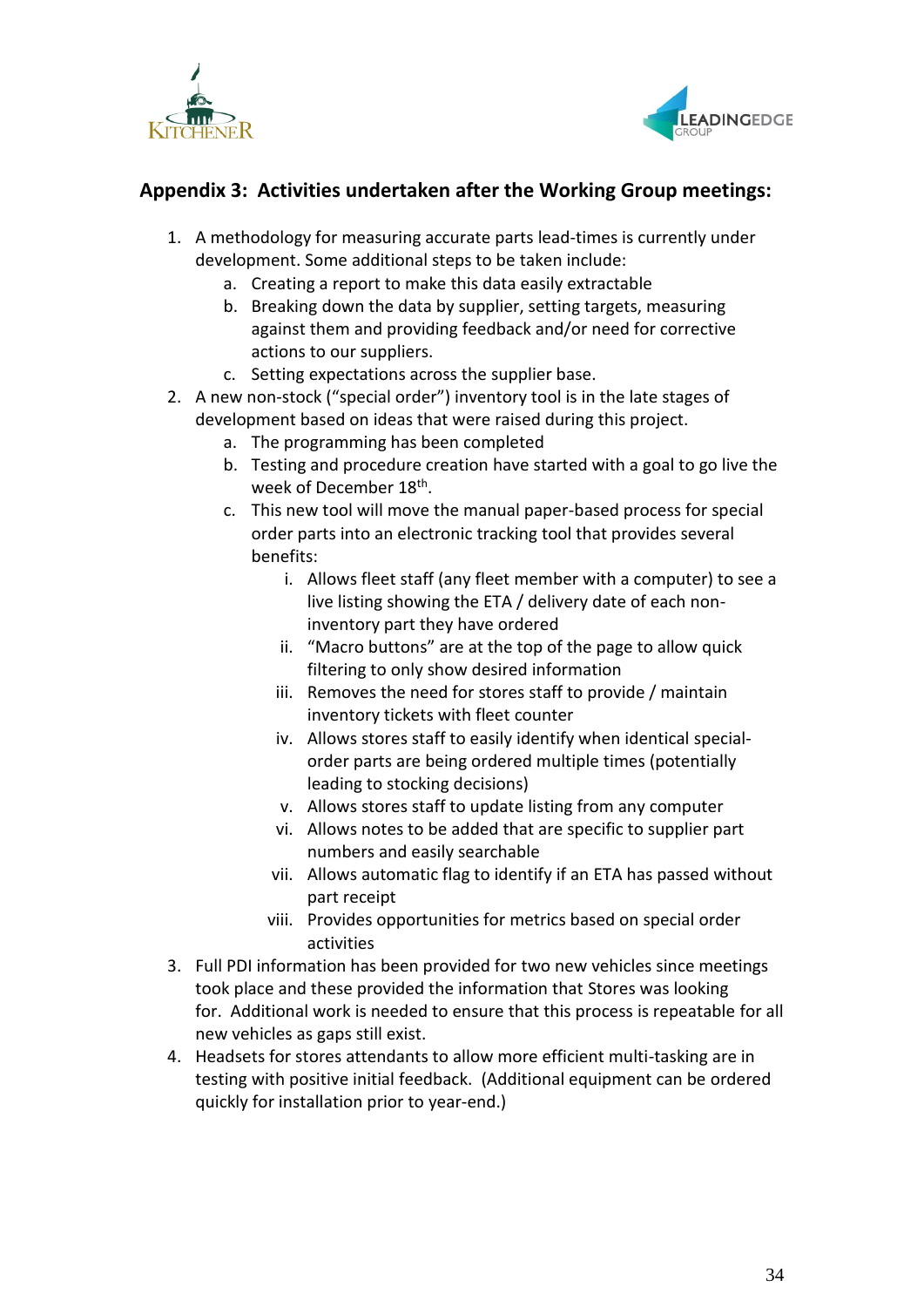

**Appendix 4: Stockroom Stock & Non-stock Parts Current State Value Stream Map**